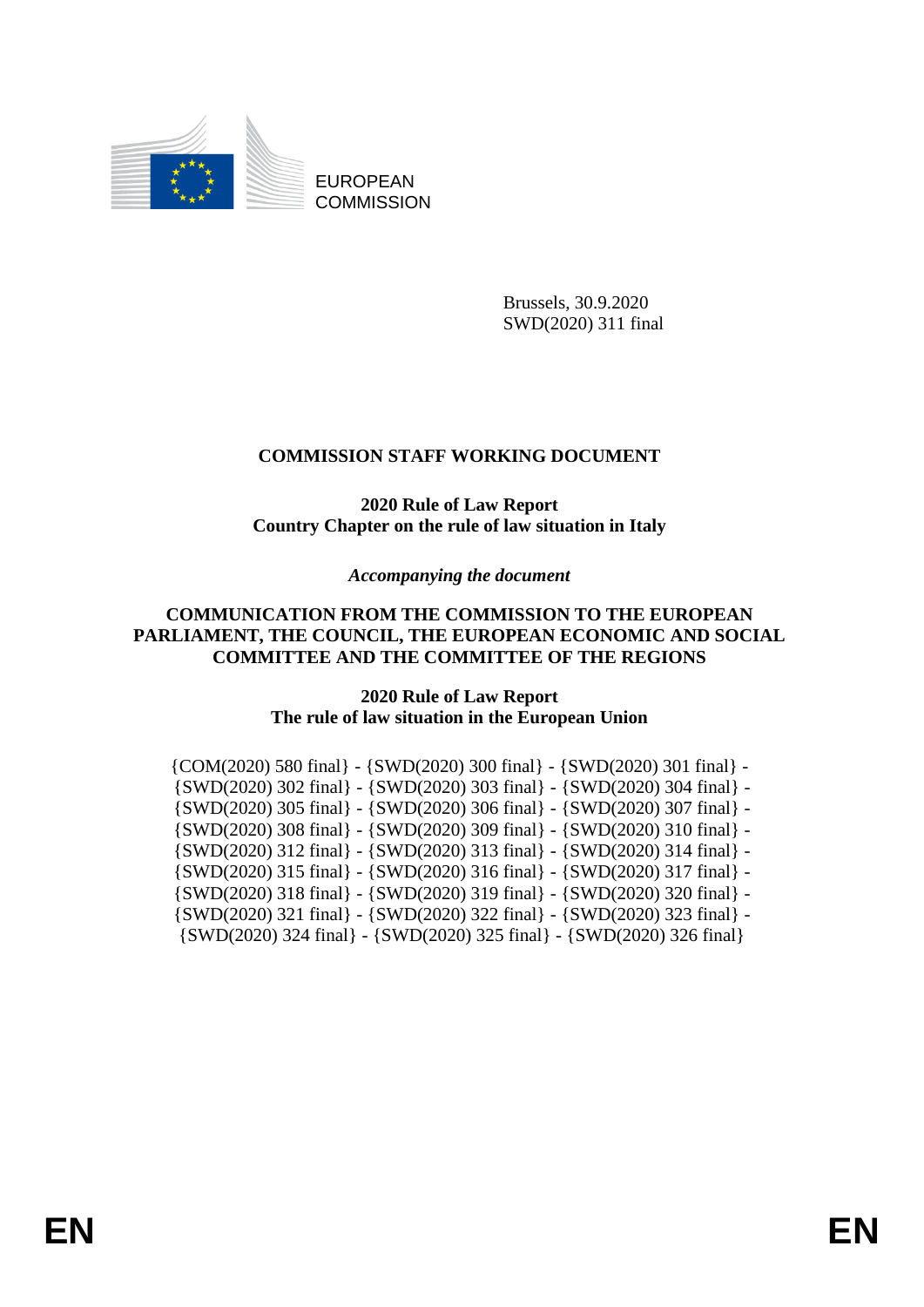#### **ABSTRACT**

The Italian justice system has a solid legislative framework to safeguard judicial independence, including prosecutors' independence. In August 2020, a reform regarding the High Council for the Judiciary and other aspects of the justice system has been proposed by the Government. It is important that such reform guarantee judicial independence, while strengthening transparency and integrity. As regards efficiency, the justice system continues to face important challenges. New reforms aiming at streamlining civil and criminal procedures are being discussed in Parliament. These reforms, coupled with an increase in human resources and further digitalisation, aim at addressing backlogs.

In 2019 Italy continued strengthening its institutional and legislative anti-corruption framework. Following previous efforts, the anti-corruption law adopted in January 2019 has further tightened sanctioning for corruption crimes and suspended limitation periods after the first instance judgment. In addition, investigative tools for the fight against organised crime have been extended to corruption offences. The National Anti-corruption Authority has reinforced its role in fostering a corruption prevention culture, while continuing its supervising and regulatory role for public contracts. A framework to protect whistleblowers has been adopted. Italy has not yet adopted a comprehensive law regulating lobbying and the conflict of interest regime is fragmented. The capacity to detect, investigate and prosecute corruption is very effective and benefits from the expertise of the law enforcement authorities in the fight against organised crime. However, the effectiveness of repressive measures is hampered by the excessive length of criminal proceedings. A comprehensive reform to streamline criminal procedure is being discussed in Parliament.

The Italian Constitution enshrines freedom of expression and information as well as the principle of transparency of media ownership. The Italian regulatory authority for audiovisual media is deemed to be independent and effective. The political independence of the Italian media remains an issue due to the lack of effective provisions on preventing conflicts of interest in particular in the audio-visual media sector. Italy has established a Centre aiming at monitoring threats to reporters and developing the necessary protection measures to respond to concerns with regard to the safety of journalists. Prison sentences for defamation have been challenged in courts, drawing on the Constitution and the jurisprudence of the European Court of Human Rights on freedom of expression. The matter is currently pending before the Parliament.

As regards checks and balances, the Constitutional Court continues to have an important role, and has recently encouraged an increased participation of civil society and the general public to its proceedings. Regulatory impact assessments and stakeholders' consultations have improved, but can be further developed. Reforms aiming at establishing a national human rights institution, which is still missing, are being debated in Parliament. There is a vibrant civil society, although some NGOs, particularly on certain issues such as migration, are subject to smear campaigns.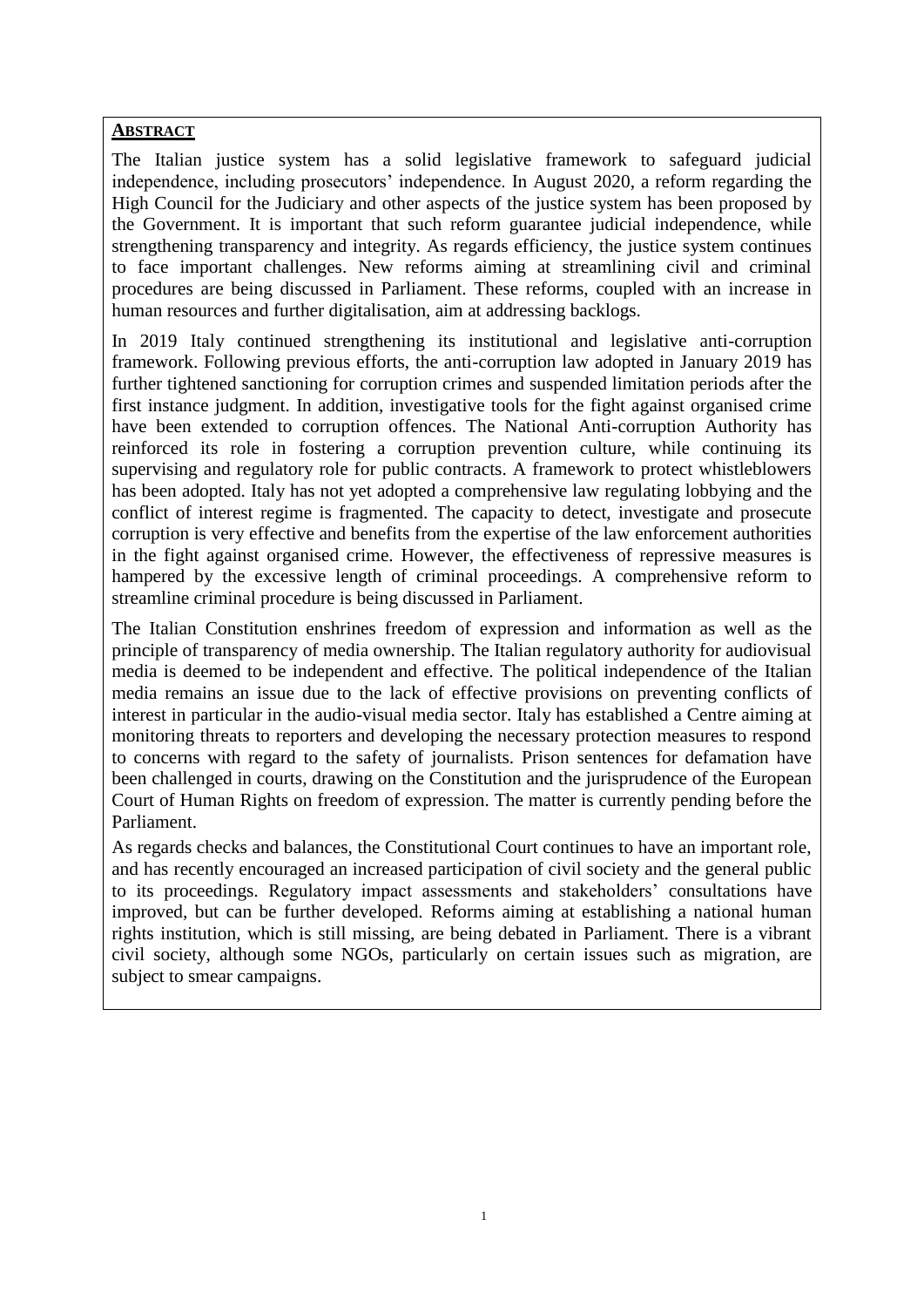## **I. JUSTICE SYSTEM**

The justice system is set out in the Constitution<sup>1</sup>, which enshrines its independence and autonomy.<sup>2</sup> Ordinary courts have jurisdiction in civil and criminal matters and are organised in a system structured in three levels of instances. The first instance is composed of justices of the peace, ordinary courts and juvenile courts. The Courts of appeal are the second instance, and the High Court of Cassation is the highest instance. The administrative justice is organised in first-instance courts (*Tribunali Amministrativi Regionali*) and second-instance courts (*Consiglio di Stato and Consiglio di giustizia amministrativa per la Regione Sicilia*). Jurisdiction in accounting matters is exercised by the Court of Auditors (*Corte dei Conti*, Regional and Central Chambers). Regarding fiscal matters, the responsible courts are fiscal courts at first and second instance (*Commissioni Tributarie Provinciali and Regionali*) and the High Court of Cassation at the highest level. The structure of the prosecution service mirrors that of the courts. With respect to organised crime and other serious criminal offences<sup>3</sup>, prosecutorial functions are carried out by District Anti-Mafia Directorates.<sup>4</sup> According to the principle of unity of the judiciary, ordinary judges and public prosecutors are all magistrates, have a common career structure, and are governed by the High Council for the Judiciary (*Consiglio Superiore della Magistratura*).<sup>5</sup> Administrative, accounting and fiscal magistrates have their own self-government bodies (respectively, *Consiglio di Presidenza della giustizia amministrativa, Consiglio di Presidenza della Corte dei Conti* and *Consiglio di Presidenza della giustizia tributaria*). The National Bar Council is an independent and self-governing body established by law.<sup>6</sup>

#### **Independence**

1

**A solid legislative framework is in place to safeguard judicial independence for both judges and prosecutors.**<sup>7</sup> The judiciary is fully separated from other constitutional powers.<sup>8</sup> The High Council for the Judiciary<sup>9</sup> is tasked with guaranteeing the independence of the judiciary. Any decision regarding recruitments, transfers, promotions, professional assessments and disciplinary measures is subject to judicial review. Prosecutors, as members of the judiciary, are independent and enjoy the same guarantees as judges<sup>10</sup>. This is in line with a widespread tendency in Europe to allow for a more independent prosecutor's office, as

<sup>5</sup> Art. 104 of the Constitution.

<sup>&</sup>lt;sup>1</sup> Art. 101 - 113, Title IV of the Constitution.

<sup>&</sup>lt;sup>2</sup> Art. 104 of the Constitution.

<sup>3</sup> Art. 51 (3-bis) of the Code of Criminal Procedure (e.g. mafia type organised crime; organised crime aiming at trafficking in slavery and illegal immigration; drugs trafficking; kidnapping for extortion purposes; political mafia electoral exchange and other serious crimes).

<sup>&</sup>lt;sup>4</sup> Under the coordination and supervision of the National Anti-mafia and Counterterrorism Prosecutor at the National Anti-mafia Directorate, in turn anchored at the General Prosecutor's Office at the Court of Cassation.

<sup>&</sup>lt;sup>6</sup> Current governing legislation: Law n.  $247/2012$ .<br><sup>7</sup> GRECO Fourth Evaluation Round, Italy, Evaluation

GRECO Fourth Evaluation Round, Italy, Evaluation Report, para. 6: "The judiciary is governed by a very solid legislative framework enshrining its independence, both for judges and prosecutors".

<sup>&</sup>lt;sup>8</sup> Art. 104 of the Constitution. The Constitution provides for rules as regards recruitment (Art. 106), security of tenure (Art. 107) and disciplinary regime (Art. 105).

Art. 105 of the Constitution: the Council for the Judiciary is responsible for recruitments, transfers, promotions, professional assessments and disciplinary measures.

<sup>&</sup>lt;sup>10</sup> Art. 104 and 107 of the Constitution. See also Resolution of the High Council for the Judiciary on the organisation of the Prosecutor's Office of 16 November 2017, amended on 18 June 2018 and further clarified as to the organisational programmes with resolution 4 December 2019.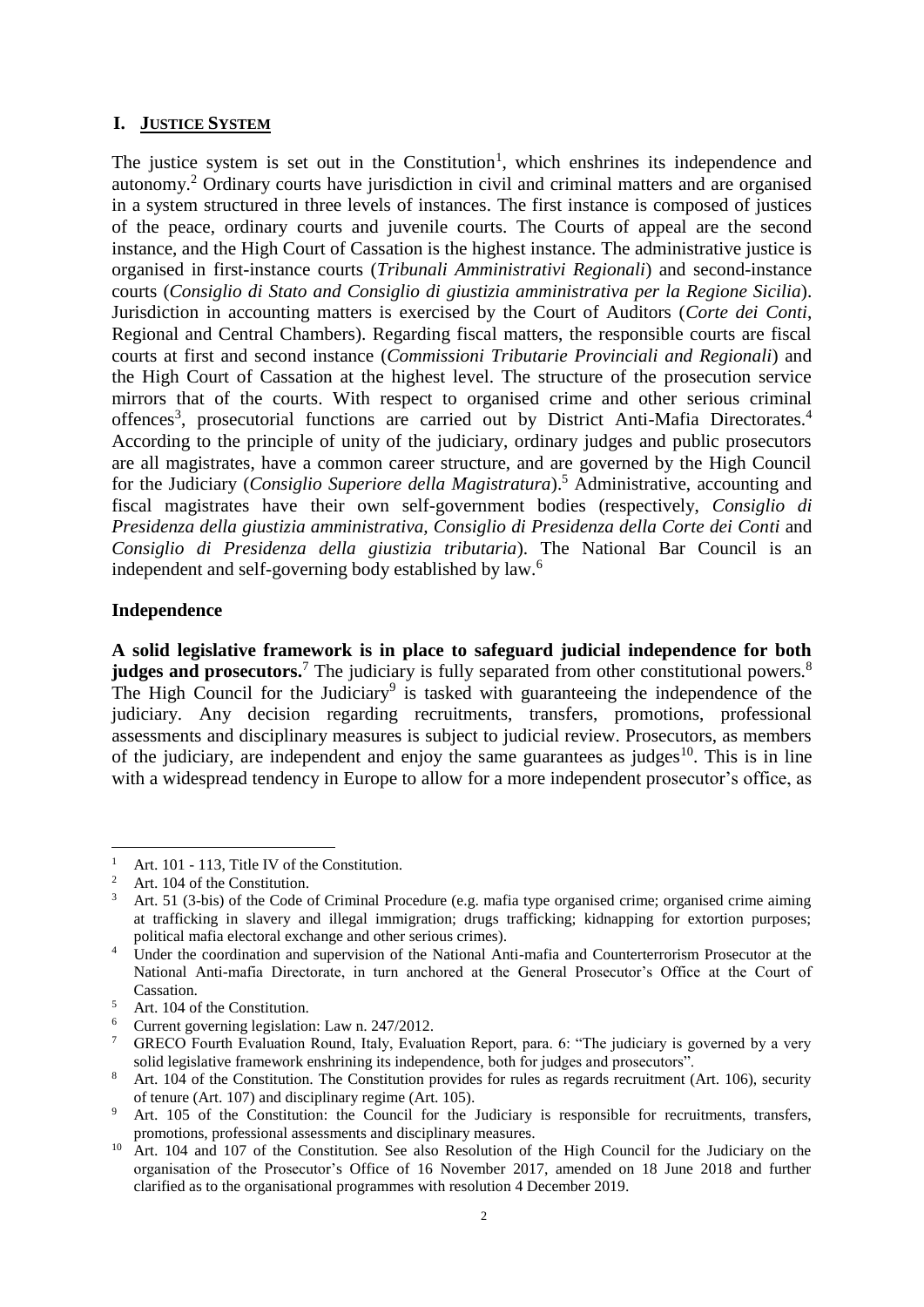observed by the Venice Commission.<sup>11</sup> The Prosecutor General at the Court of Cassation, who is appointed by the High Council of the Judiciary, has no hierarchical powers over the various prosecution offices. $12$ 

**The level of perceived judicial independence in Italy is low.** Only 31% among the general public and 36% among companies considering it to be 'fairly or very good' and these percentages have decreased between 2019 and 2020.<sup>13</sup> The main reasons among the general public and companies for the perceived lack of independence are interference or pressure from Government and politicians and from economic or other specific interests.<sup>14</sup>

**A reform of the High Council for the Judiciary and other aspects of the justice system has been proposed by the Government.** The Constitution has established the High Council for the Judiciary (*Consiglio Superiore della Magistratura - CSM*) as an independent and autonomous body<sup>15</sup>, two-thirds of whose members are magistrates elected by their peers from all levels of the judiciary.<sup>16</sup> The remaining members are lay members elected by Parliament among university professors in legal matters and lawyers with at least fifteen years of experience. The President of the Republic (who also chairs the CSM), the First President of the Court of Cassation, and the Prosecutor General at the Court of Cassation are *ex officio* members. The election of magistrates-members of the council takes place in three national colleges.<sup>17</sup> In 2019, the CSM was faced with integrity challenges in relation to serious allegations concerning the appointment of high-level prosecutors, as disclosed by a criminal investigation.<sup>18</sup> This investigation led to the resignation of five members of the CSM.<sup>19</sup> New elections were held to replace some of those members.<sup>20</sup> Ten disciplinary proceedings were

<sup>1</sup> <sup>11</sup> Venice Commission opinion (CDL-AD(2017)028), para. 42: a more independent prosecutor's office, rather than one subordinated or linked to the executive. See also Venice Commission report (CDL-AD(2010)040 e).

<sup>&</sup>lt;sup>12</sup> Art. 6 of the Legislative decree n. 106/2006; Art. 14 of the Legislative decree n. 109/2006; Royal decree n. 12/1941 and further amendments; Art. 51, 54 and 54 bis Criminal Procedure Code.

<sup>&</sup>lt;sup>13</sup> Figures 44 and 46, 2020 EU Justice Scoreboard. The level of perceived judicial independence is categorised as follows: very low (below 30% of respondents perceive judicial independence as fairly good and very good); low (between 30-39%), average (between 40-59%), high (between 60-75%), very high (above 75%). A survey conducted among judges in 2019 found that around 50 % of judges participating in the survey had experienced a lack of respect for their independence by the Government and the media. European Network of Councils for the Judiciary, Independence and Accountability of the Judiciary – ENCJ Survey on the independence of judges, 2019, Figures 43 and 45. The survey covered 21 EU Member States.

<sup>&</sup>lt;sup>14</sup> 37% of respondents among the general public and 41% among companies indicated interference or pressure from Government as the main reason; 36% among the general public and 41% among companies indicated interference or pressure from economic or other specific interests; 27% among the general public and companies indicated as main reason that the status and position of judges do not sufficiently guarantee their independence. Figures 45 and 47, 2020 EU Justice Scoreboard. According to GRECO, Fourth Evaluation Round, Evaluation report, para. 6: "The undisputed reputation, professionalism and commitment of individual judges and prosecutors is somewhat tarnished by public doubts about the efficiency of the system to effectively punish law breakers when the risk of a corruption prosecution becoming time barred is no rare occurrence."

<sup>&</sup>lt;sup>15</sup> Art. 104 and 105 of the Constitution.

<sup>&</sup>lt;sup>16</sup> According to the Law of 24 March 1958 n. 195, amended by Law of 28 March 2002 n. 44, 16 members are magistrates elected by their peers, 8 are lay members and 3 are *ex officio* members.

<sup>17</sup> Art. 23 of the Law of 24 March 1958 n. 195, amended by Art. 5 of the Law of 28 March 2002 n. 44.

<sup>&</sup>lt;sup>18</sup> An investigation started at the Prosecution Office of Perugia – which is responsible for prosecuting crimes involving magistrates working within the district of Rome – using technological instruments introduced by Law n. 3/2019 to counter corruption, unveiled meetings outside the competent institutions among a former member of the CSM, some members of the Council and members of the Parliament regarding the appointments of chief prosecutors at some prosecution offices.

<sup>&</sup>lt;sup>19</sup> The Prosecutor General at the Court of Cassation decided for his the early retirement.

<sup>&</sup>lt;sup>20</sup> In addition to the election a replacement mechanism was put in place.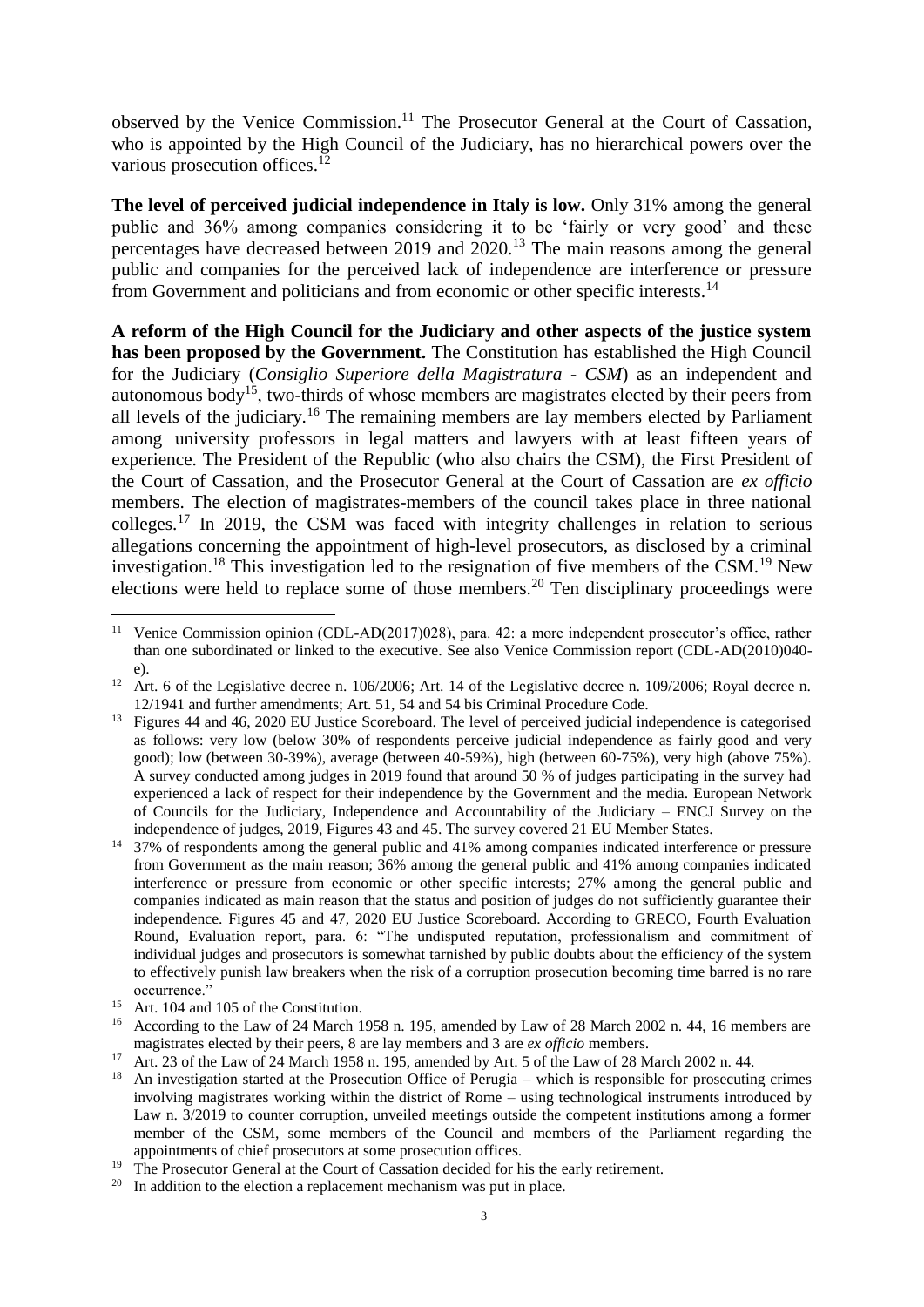initiated and certain precautionary measures were adopted.<sup>21</sup> In addition, the National Magistrates' Association expelled one of the magistrates from the Association. On 7 August 2020 the Government proposed a draft  $law^{22}$  reforming the High Council to tackle the concerns raised by the abovementioned criminal investigation. Such reform includes an increase in the number of the Council's members<sup>23</sup>, the provision of 19 territorial colleges of magistrates<sup>24</sup>, and the setting up of a new disciplinary panel. Moreover, new rules to increase transparency in the appointment of high-level judges and prosecutors are part of the draft reform. It includes the possibility of drawing by lot for the selection of the candidates for the CSM.<sup>25</sup> It is important that any reform takes account of Council of Europe recommendations relating to the Councils for the judiciary, including as regards the selection of their members.<sup>26</sup> In addition, the draft reform aims at tightening the requirements for magistrates to engage in political activity.<sup>27</sup> In this regard, asset disclosure obligations were recently strengthened<sup>28</sup>, and targeted initiatives were put in place to increase awareness of judicial ethics and judicial independence<sup>29</sup>, although a lack of proper regulation of the political activity of magistrates had been raised by GRECO.<sup>30</sup>

## **Quality**

**Resources have been allocated for additional magistrates and administrative staff.** The Budget Law 2019<sup>31</sup> provided for the recruitment of 600 new magistrates for the civil and criminal justice courts<sup>32</sup>, divided among the Court of Cassation and lower courts, as well as the Prosecutor's Office service.<sup>33</sup> New recruitments are envisaged to be completed by the end of 2021 and are foreseen to create efficiency gains in disposition time.<sup>34</sup> The Budget Law 2020<sup>35</sup> introduces more flexibility in the allocation of judges and allows judges to volunteer

 $21$ In particular, the disciplinary measure of the suspension from office with the suspension from salary was applied against one magistrate and has been confirmed by the Court of Cassation in January 2020.

<sup>&</sup>lt;sup>22</sup> Draft law approved by the Council of Ministers on 7 August 2020 enabling the Government to adopt a legislative decree for the reform of the judiciary and for the adaptation of the military judiciary and introducing new rules on legal, organisational and disciplinary matters, on the eligibility and relocation of magistrates and on the establishment and functioning of the High Council for the judiciary. Once the law is approved by the Parliament, the Government will have one year to adopt one or more legislative decrees.

<sup>&</sup>lt;sup>23</sup> Total number: 30 members, among which 10 are lay members elected by the Parliament between professors or lawyers with 15 years of profession, excluding current members of the Government or members in the previous two years or current members of the Regional Councils or members in the previous two years.

<sup>&</sup>lt;sup>24</sup> A college is an electoral area. The increase in number of colleges appears to aim at guaranteeing a more adequate relationship between the elected and the individual territorial realities.

<sup>&</sup>lt;sup>25</sup> The mechanism of drawing by lot occurs when the candidates do not reach the number of ten in each college or when gender equality is not respected.

Recommendation CM/Rec(2010)12 of Committee of Ministers of Council of Europe, para. 27.

 $27$  In particular, a two year ban has been set for the magistrate to be a political candidate in the territory where he/she has held judicial office. In addition, magistrates who are elected or act in the Government, must take special leave and be out of the role and, at the end of their mandate, cannot return judicial offices, but at the Ministry of Justice or other Ministries.

<sup>&</sup>lt;sup>28</sup> Resolution of the CSM, 13 November 2019.

<sup>&</sup>lt;sup>29</sup> Resolution of the National Association of Magistrates of May 2018; specific trainings on ethical matters at the High School of Judiciary since 2016; specific section on the website of the High Council for the Judiciary on ethical topics; guidelines of the High Council for the Judiciary of 13 May 2020 for local level judicial council, including regarding transparency, and powers of enquiry for professional appraisals, well as for promotions.

<sup>&</sup>lt;sup>30</sup> GRECO Fourth Evaluation Round - Compliance Report, rec. x.<br><sup>31</sup> Law <sup>20</sup> December 2018 n 145

 $31$  Law 30 December 2018 n. 145.<br> $32$  Erom 10.151 to 10.751 units

 $\frac{32}{33}$  From 10.151 to 10.751 units.<br> $\frac{33}{32}$  50 of them at the Court of Ca

<sup>33</sup> 50 of them at the Court of Cassation; 18 of them at the General Prosecution Office at the Court of Cassation.

<sup>&</sup>lt;sup>34</sup> The Ministry of Justice carried out a simulation on efficiency gains showing a reduction of disposition time.<br><sup>35</sup> Law no 160 of 27 December 2019

Law no. 160 of 27 December 2019.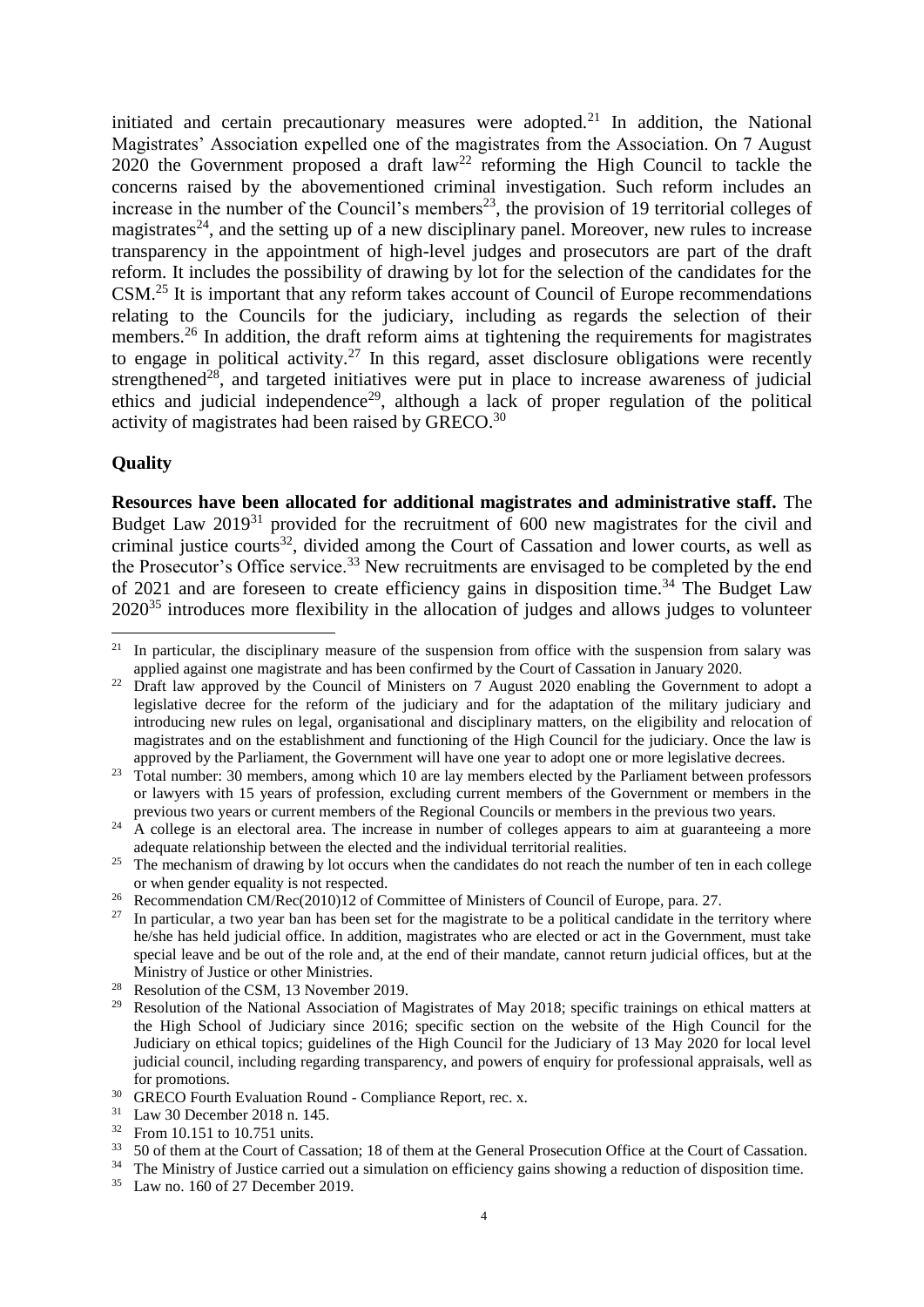for 'flexible task forces' to tackle particular backlogs. Recently, up to 850 auxiliary judges have been tasked with addressing lengthy proceedings also at criminal appeal courts.<sup>36</sup> A high number of vacancies for administrative staff are expected to be covered in 2020, while new competitions will be held in 2021. In addition, extraordinary measures aiming at speeding up pending cases and enhancing digitalisation in criminal proceedings enabled the employment of 1000 units for a two-year period.<sup>37</sup> As to administrative justice, the Budget Law  $2018^{38}$ increased the number of administrative magistrates by 20 and, in February 2020, a new section of the Council of State and two new sections at one of the first instance courts (*Tar Lazio*) <sup>39</sup> were established. However, challenges remain as regards the considerable number of magistrates' vacancies, especially at first instance.<sup>40</sup>

**Ongoing reforms aim at further improving the digitalisation of the justice system.** The digitalisation of proceedings at first and second instance civil courts is advanced, while it is under testing at the Court of Cassation (civil section). Currently, any act in the first and second instance proceedings is drafted, signed, sent, and archived, for extraction and consultation, in digital format. The draft reform under discussion in Parliament<sup>41</sup> concerning civil procedure would further improve digitalisation by providing for an exclusive online filing and a wider range of electronic means coupled with online payment of court fees and an extension of the digitalisation to the justices of peace.<sup>42</sup> In criminal proceedings, digitalisation is partial and covers notifications and communications, electronic registers and electronic connection with the Bar association granting access to public defenders. The draft reform under discussion in Parliament<sup>43</sup> concerning criminal procedure provides for the possibility of online submission and notifications being put in place through a wider range of electronic means. For administrative courts, digitalisation is advanced. A recent amendment<sup>44</sup> has abolished the requirement of the paper copy in addition to the electronic one.

**The pre-existing digital solutions and the legal framework allowed for some of the court activities to be maintained during the COVID-19 pandemic**. In the context of the COVID-19 pandemic, the Government adopted organisational measures, to be implemented in cooperation with the Heads of Judicial Offices and the High Council for the Judiciary, allowing for remote civil and criminal hearings.<sup>45</sup> The crisis led to an acceleration of digitalisation in criminal trials, where the Prosecution service was granted the possibility to hear witnesses and examine suspects through video conference, and appoint experts as well.<sup>46</sup> In addition, a memorandum of understanding has been signed among the High Court of

<sup>36</sup> Decree law of 19 May 2020 n. 34, Art. 256.

<sup>37</sup> Decree law of 19 May 2020 n. 34, Art. 255.

<sup>38</sup> Law 27 December 2017, n. 205.

<sup>39</sup> Law 28 February 2020, n. 8.

<sup>40</sup> On 31 December 2019, 276 judges were employed at first instance against 410 units in the organisation chart, and 106 judges at second instance courts against 125 units in the organisation chart.

<sup>41</sup> *Atto Senato n. 1662. "Delega al Governo per l'efficienza del processo civile e per la revisione della disciplina degli strumenti di risoluzione alternativa delle controversie"*.

<sup>&</sup>lt;sup>42</sup> Information received in the context of the country visit and of the consultation process for the preparation of the report, e.g. written contribution from the Ministry of Justice (a project was already on-going where, in June 2020, for 63 offices of the justices of peace digitalisation was in place).

<sup>43</sup> *Atto Camera n. 2435: "Delega al Governo per l'efficienza del processo penale e disposizioni per la celere definizione dei procedimenti giudiziari pendenti presso le corti d'appello".*

<sup>44</sup> Law 25 June 2020, n. 70.

<sup>45</sup> Art. 83 of the Decree-law of 17 March 2020 n. 18.

<sup>&</sup>lt;sup>46</sup> Information received in the context of the country visit and of the consultation process for the preparation of the report, e.g. Ministry of Justice contribution (an increase of 89% in videoconferences has been registered in May 2020 with respect to May 2019).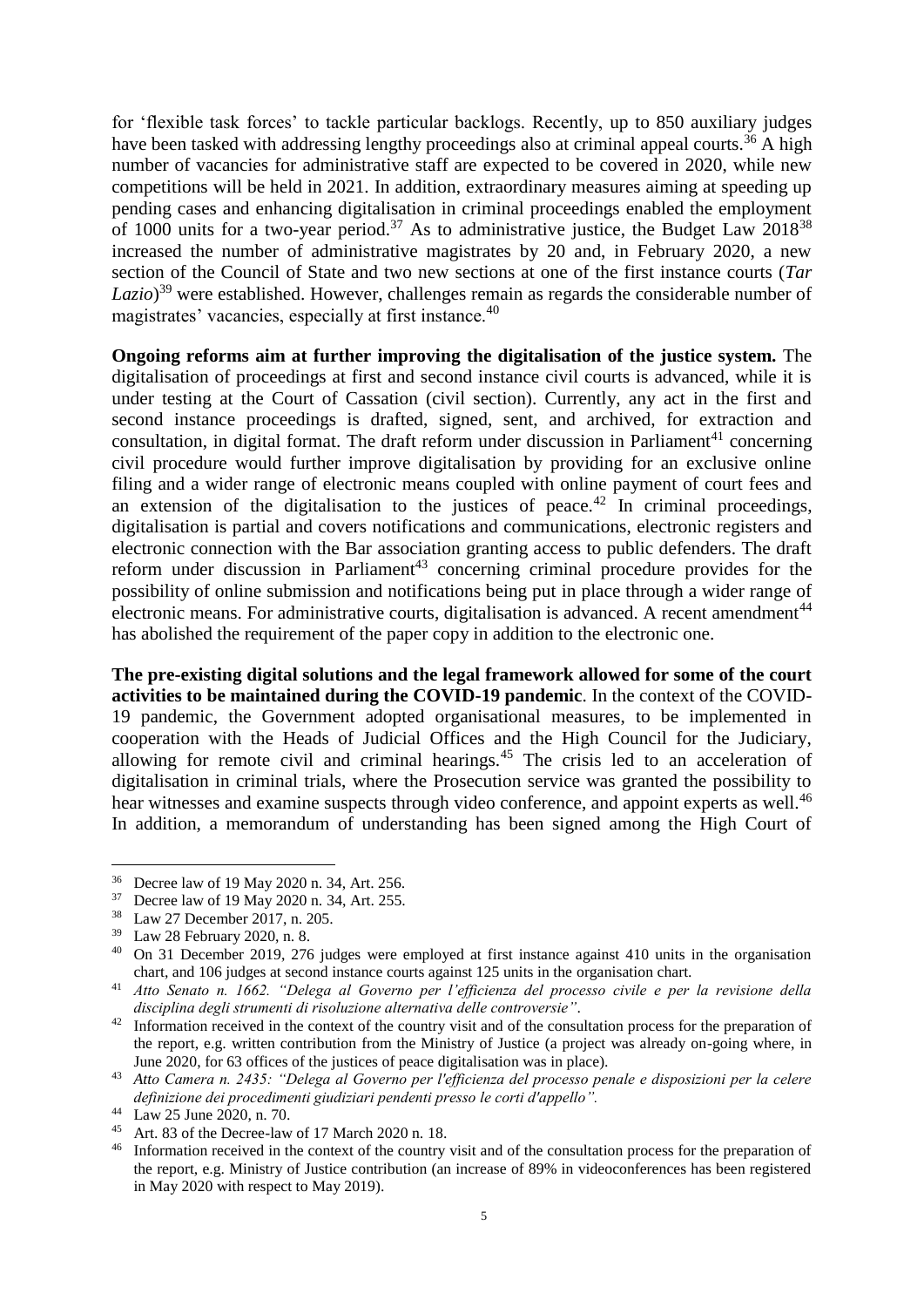Cassation, the Prosecutor General's Office at the High Court of Cassation and the National Bar Association (*Consiglio Nazionale Forense*) regarding digitalised acts.<sup>47</sup> Hearings in administrative courts were initially suspended and then organised remotely.<sup>48</sup> A memorandum of understanding has also been signed among the Council of State and Bar Associations as regards remote hearings.<sup>49</sup>

**Online access to judgments is being improved.** Online access to both civil and criminal judgments is fully available for the highest courts' decisions, while for first and second instance courts, resolutions on publishing judgments adopted by the High Council for the Judiciary are being implemented.<sup>50</sup>

**Reforms are pending in Parliament to restructure and increase the specialisation of the first and second instance tax courts.** A marked rise in incoming cases in the field of tax disputes at the highest instance raises concerns about the quality of Italy's tax justice system at first and second instance.<sup>51</sup> The issue was raised by GRECO, which took note of some improvements, yet underlined the absence of regular trainings and systematic supervision also by means of periodic appraisals, as well as of a Code of Professional Conduct.<sup>52</sup>

**Standards have been introduced to improve the quality of judicial decisions.** Standards were set through the cooperation between the judiciary and lawyers, with support from the Ministry of Justice.<sup>53</sup> These standards aim at improving the clarity and conciseness of the acts in the proceedings. This also paved the way for a complete digitalisation process up to the Court of Cassation in civil matters. Checks on quality of the decisions contribute to ensuring a high level of quality.

**Proximity offices have been established to enhance the courts' accessibility.** The project is pursued by the Ministry of Justice within the Operational National Programme Governance and Institutional Capacity  $2014-2020^{54}$ . It aims at improving access to Courts by enhancing a service of justice closer to the citizens, including the vulnerable groups. Furthermore, it establishes a network of offices providing homogeneous services in the field of voluntary jurisdiction. The objective is to improve access to Courts with the involvement of local authorities and the use of the digital civil trial.

<sup>&</sup>lt;u>.</u> <sup>47</sup> [Memorandum of 9 April 2020.](file://///NET1.cec.eu.int/HOMES/109/panelsa/Desktop/IT/RoL/IT%20_Chapter/Memorandum%20of%209%20April%202020)

<sup>48</sup> Decree Law n. 18/2020 and decree law n. 28/2020. See also Guidelines of the President of the Council of State for a uniform application of the new rules for administrative courts of 25 May 2020. [Guidelines 25](https://www.giustizia-amministrativa.it/documents/20142/1869446/CdS_Linee+guida+25.05.2020_signed.pdf/279399ee-d625-9a1c-8330-b5072d7f1eb3)  [May 2020.](https://www.giustizia-amministrativa.it/documents/20142/1869446/CdS_Linee+guida+25.05.2020_signed.pdf/279399ee-d625-9a1c-8330-b5072d7f1eb3)

<sup>49</sup> [Memorandum](https://www.giustizia-amministrativa.it/documents/20142/1869446/PROTOCOLLO+INTESA+-+UDIENZA+DA+REMOTO+EX+ART.+4+D.L.+28_2020_signed.pdf/d9a07203-3281-3b24-49ed-54fecc6b64f7) of 26 May 2020.

<sup>&</sup>lt;sup>50</sup> Status of implementation of resolutions relating to collection of decisions to be included in the ItalgiureWeb Archive of Merit Decisions - Operational indications (High Council for the Judiciary resolution June 19, 2019).

<sup>51</sup> Legislative Decree no. 545/1992, Art. 4 e 5. Also in 2019 the Court of Cassation managed to obtain positive results by important investment in term of staff and equipment in the tax section (Report by the First President of the Court Of Cassation on the state of justice in 2019, Rome, 31 January 2020).

<sup>52</sup> GRECO Fourth Evaluation Round - Compliance Report, rec. VII.

<sup>&</sup>lt;sup>53</sup> In 2016 the Minister of Justice set up a working group (Ministry of Justice, Attorney General, members of the judiciary and of the Bar Association *Consiglio Nazionale Forense* (CNF)) on clarity and conciseness of procedural acts (DM 9 February 2016; DM 18 September 2017 and DM 3 January 2018); the High Council for the Judiciary (CSM) with resolution 5 July 2017 and 20 June 2018 issued Guidelines for drafting the procedural acts; a Memorandum of understanding was signed on 19 July 2018 between the CSM and the CNF regarding preliminary examination of appeals, organisation of work, clarity and conciseness of acts in appeal proceedings.

<sup>&</sup>lt;sup>54</sup> For a total amount of EUR 36 764 941; three pilot projects are on-going (Piedmont, Tuscany and Liguria).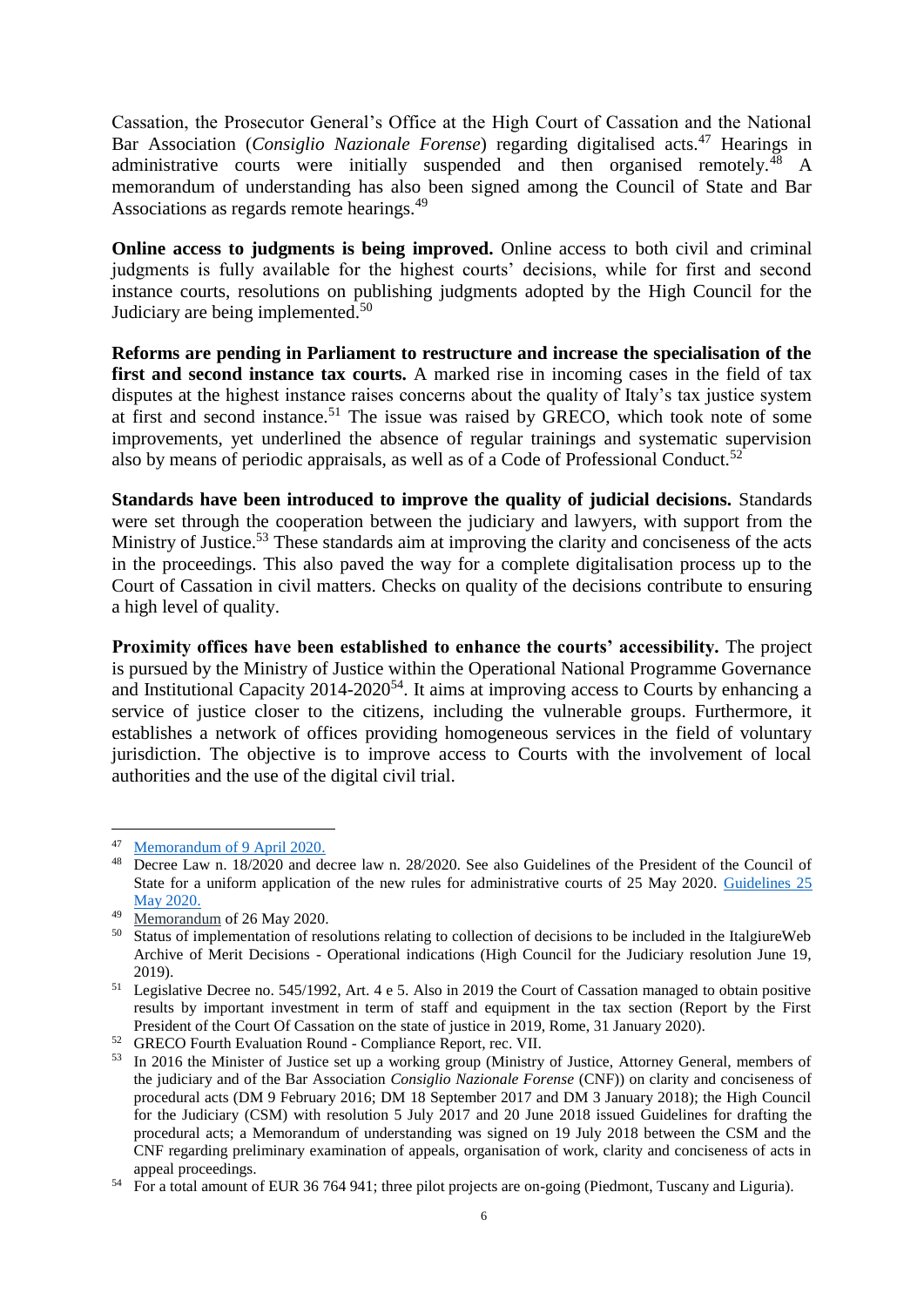#### **Efficiency**

1

**The justice system continues to experience serious challenges relating to the length of proceedings.** Despite a constant clearance rate above 100%<sup>55</sup> in the civil sector, the estimated time needed to resolve civil and commercial litigious cases remains among the highest in the EU.<sup>56</sup> In 2019, the disposition time continued to decrease at first and second instances.<sup>57</sup> At the Court of Cassation, the positive trend observed in 2018 has been reversed due to a marked rise in incoming cases in the field of international protection<sup>58</sup> and a still considerable number of incoming cases regarding tax disputes<sup>59</sup>, with high rates of inadmissibility.<sup>60</sup> In 2019, administrative courts have reversed a negative trend and have started to decrease the disposition time at all instances, while remaining above average.<sup>61</sup> In addition, positive results are observed in the area of public procurement.<sup>62</sup> Italy remains under enhanced supervision of the Council of Europe's Committee of Ministers as regards length of proceedings in administrative cases<sup>63</sup>. In criminal proceedings, disposition time above average is observed<sup>64</sup> at the appeal level, despite a further decrease over 2018-2019. However, positive results in containing trial length continue at first instance courts<sup>65</sup> and at the Court of Cassation<sup>66</sup>, notwithstanding a slight increase with respect to the previous year.<sup>67</sup> Italy remains under enhanced supervision of the Council of Europe's Committee of Ministers also as regards length of proceedings in criminal cases.<sup>68</sup> A reform stopping the statute of limitation after a first-instance ruling, which is in line with a long-standing country-specific

<sup>55</sup> Figure 10, 2020 EU Justice Scoreboard, meaning that the justice system is able to deal effectively overall with the number of incoming cases.

<sup>56</sup> Figure 7, 2020 EU Justice Scoreboard. See also CEPEJ (2020), Study on the functioning of the judicial systems in the EU Member States: for the civil sector, 527 days at first instance, 863 at second instance and 1266 at the court of Cassation. The estimated disposition time measures is the theoretical time necessary for a pending case to be solved in court and is obtained by dividing the number of pending cases at the end of the observed period by the number of resolved cases within the same period multiplied by 365.

Information received in the context of the country visit and of the consultation process for the preparation of the report, e.g. written contribution by the Ministry of Justice; See also CEPEJ (2020), Study on the functioning of the judicial systems in the EU Member States, that reported a disposition time decrease in 2018 by 3.7% at first instance, 3.4% at second instance and 2.5% at the Court of Cassation.

<sup>&</sup>lt;sup>58</sup> 2020 Report of the First President at the High Court of Cassation: in 2019, 10 341 complaints have been filed (against 374 complaint in 2016).

 $59\quad 2020$  Report of the First President at the High Court of Cassation: in 2019, 9 537 complaints have been filed.

For 2019, 18.7% of all civil appeals to the Supreme Court were declared inadmissible, compared to 16.6% in 2018 (Court of Cassation, Statistical Yearbook 2019 and 2018).

 $61$  Information received in the context of the country visit and of the consultation process for the preparation of the report, e.g. written contribution Council of State (820 days at first instance in 2019 compared to 888 in 2018; 692 days at highest instance in 2019 compared to 791 days in 2018); Figures 8 and 9, 2020 EU Justice Scoreboard.

 $62$  Information received in the context of the country visit and of the consultation process for the preparation of the report, e.g. written contribution Council of State (230 days at first instance in 2019 compared to 237 in 2018, and 123 at highest instance in 2019 compared to 274 in 2018).

<sup>63</sup> ECtHR Judgment in case Abenavoli v Italy, Application no. 22461/93, 2 September 1997; Resolution by the Committee of Ministers of the Council of Europe, CM/ResDH(2016)358, 6-8 December 2016.

<sup>&</sup>lt;sup>64</sup> Information received in the context of the country visit and of the consultation process for the preparation of the report, e.g. written contribution Minister of Justice: 2019: 835 days.

 $65$  See previous note - 392 days.

 $^{66}$  See previous note - 166 days.<br> $^{67}$  Information received in the co

Information received in the context of the country visit and of the consultation process for the preparation of the report, e.g. written contribution Minister of Justice: 2018: first instance 382 days; Court of Cassation: 156 days.

<sup>68</sup> ECtHR Judgment in case Ledonne v Italy, Application no. 35742/97, 12 May 1999; Resolution by the Committee of Ministers of the Council of Europe, CM/ResDH(2018)353, 18-20 September 2018.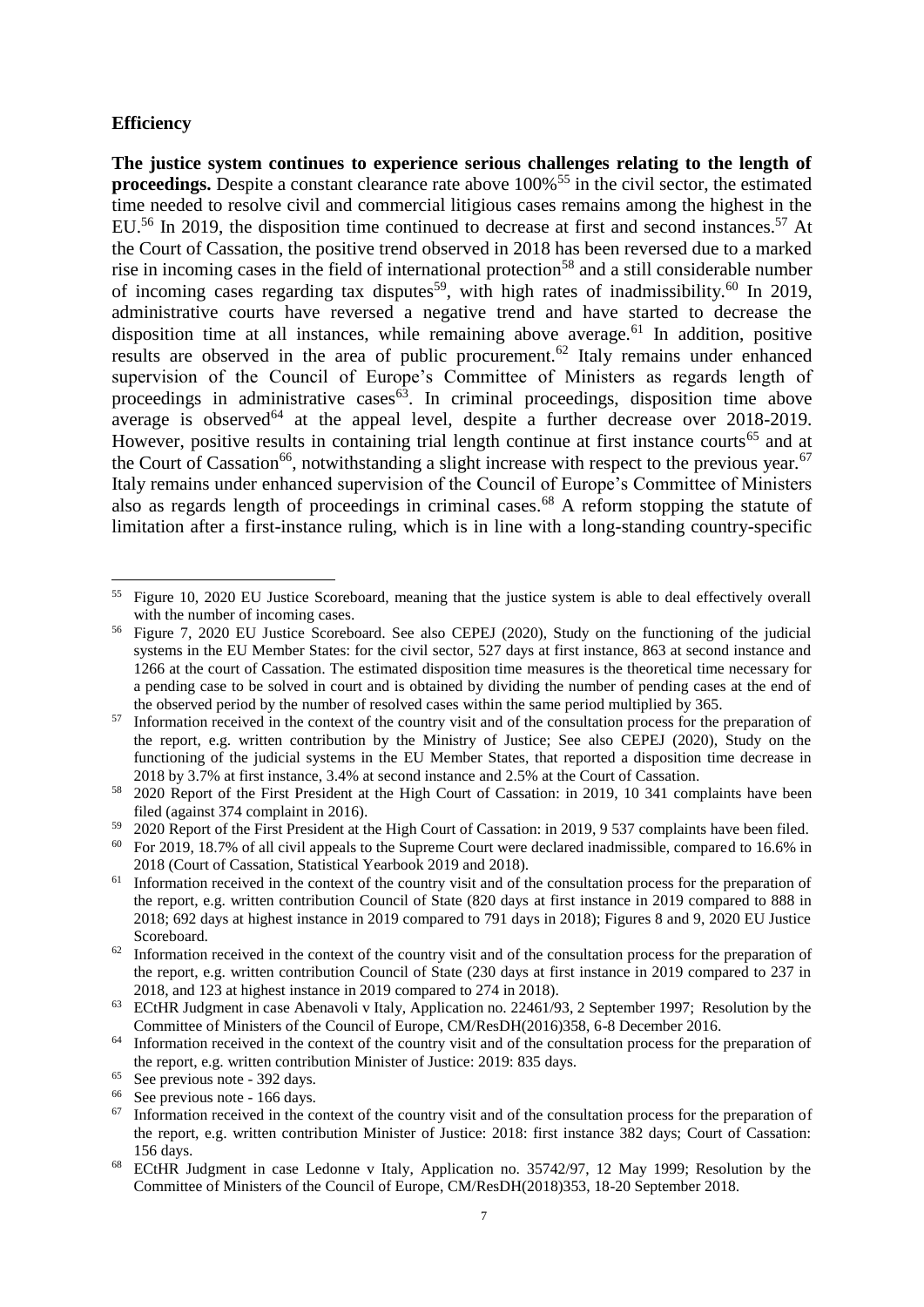recommendation<sup>69</sup> in the context of the European Semester, entered into force in January  $2020$ <sup>70</sup> As a result, there is a strong need for measures to increase efficiency, especially at the appeal level.

**Reforms to address the efficiency challenges of civil and criminal proceedings are under discussion in Parliament.** A comprehensive draft reform to streamline the civil procedure, recommended since  $2013$  in the context of the European Semester<sup>71</sup>, is currently being discussed in Parliament.<sup>72</sup> It aims at efficiency gains through simplified procedures, speediness and enhanced digitalisation. The proposal extends the use of simplified procedures and the range of cases where a single judge is competent to adjudicate. It also reduces the timeframes for procedures and obliges the judge to set up a calendar for the gathering of evidence, and for the parties to file electronically any relevant act and document. It reviews the appeal procedure and the rules on alternative dispute resolution, and introduces exclusively filed electronic written pleadings. Moreover, it speeds up the enforcement of proceedings by reforming the procedure for forced execution. A comprehensive reform of the criminal procedure aiming at strengthening the efficiency of criminal trials and speeding up proceedings at courts of appeal is also currently being discussed in Parliament. The reform includes a revision of the following elements: the notification system, a broader use of simplified procedures, the introduction of a single judge in second instance for direct summons, a broader use of electronic filing of documents, simplified rules on evidence, the definition of time limits for the duration of preliminary investigation and measures to avoid stagnation in the investigative phase. The reform foresees that the suspension of the statute of limitations from the date of delivery of the first-instance judgment (as result from a recent reform) is applicable only to convictions and not to acquittals. The swift adoption of these reforms could contribute to increased efficiency. However, certain provisions aim at introducing new disciplinary offences for magistrates in case of excessive length of proceedings. In that respect, it is important that any such envisaged provision take account of Council of Europe recommendations and safeguard judicial independence.<sup>73</sup>

#### **II. ANTI-CORRUPTION FRAMEWORK**

<u>.</u>

The legal and institutional anti-corruption framework is broadly in place. New legislation increasing penalties for corruption offences has entered into force. The prevention and fight against corruption is shared between several authorities. The National Anticorruption Authority (ANAC) is the authority in charge mainly with the prevention of corruption within the public administration, well as with defining the Anti-corruption strategy and supervising the adoption of the three-year plans. The Anti-corruption Unit of the Financial police (*Guardia di Finanza*) is responsible for the investigation and prevention of corruption as a

<sup>69</sup> Council Recommendation of 9 July 2013 on the legal framework for corruption and in particular over the statute of limitation.

<sup>&</sup>lt;sup>70</sup> 8% of crimes at first instance, 24% at second instance and 17% at the High Court of Cassation, fall under the statute of limitation.

<sup>&</sup>lt;sup>71</sup> Council Recommendations of 2013-2020 on the efficiency of the Italian justice system, in particular over the length of civil proceedings.

<sup>72</sup> *Atto Senato n. 1662. "Delega al Governo per l'efficienza del processo civile e per la revisione della disciplina degli strumenti di risoluzione alternativa delle controversie"*. The act under discussion is an enabling law setting the criteria that the Government would follow while issuing a legislative decree within one year from the entering into force of the enabling law.

Recommendation CM/Rec(2010)12 of the Committee of Ministers of the Council of Europe, para. 69. See also Recommendation CM/Rec(2000)19 of the Committee of Ministers of the Council of Europe, para. 5 lett. e). See also Venice Commission, (CDL-AD(2016)009), para. 34; (CDL-AD(2015)042), para. 113; (CDL-AD(2014)006), para. 19; (CDL-AD(2011)012), para. 60.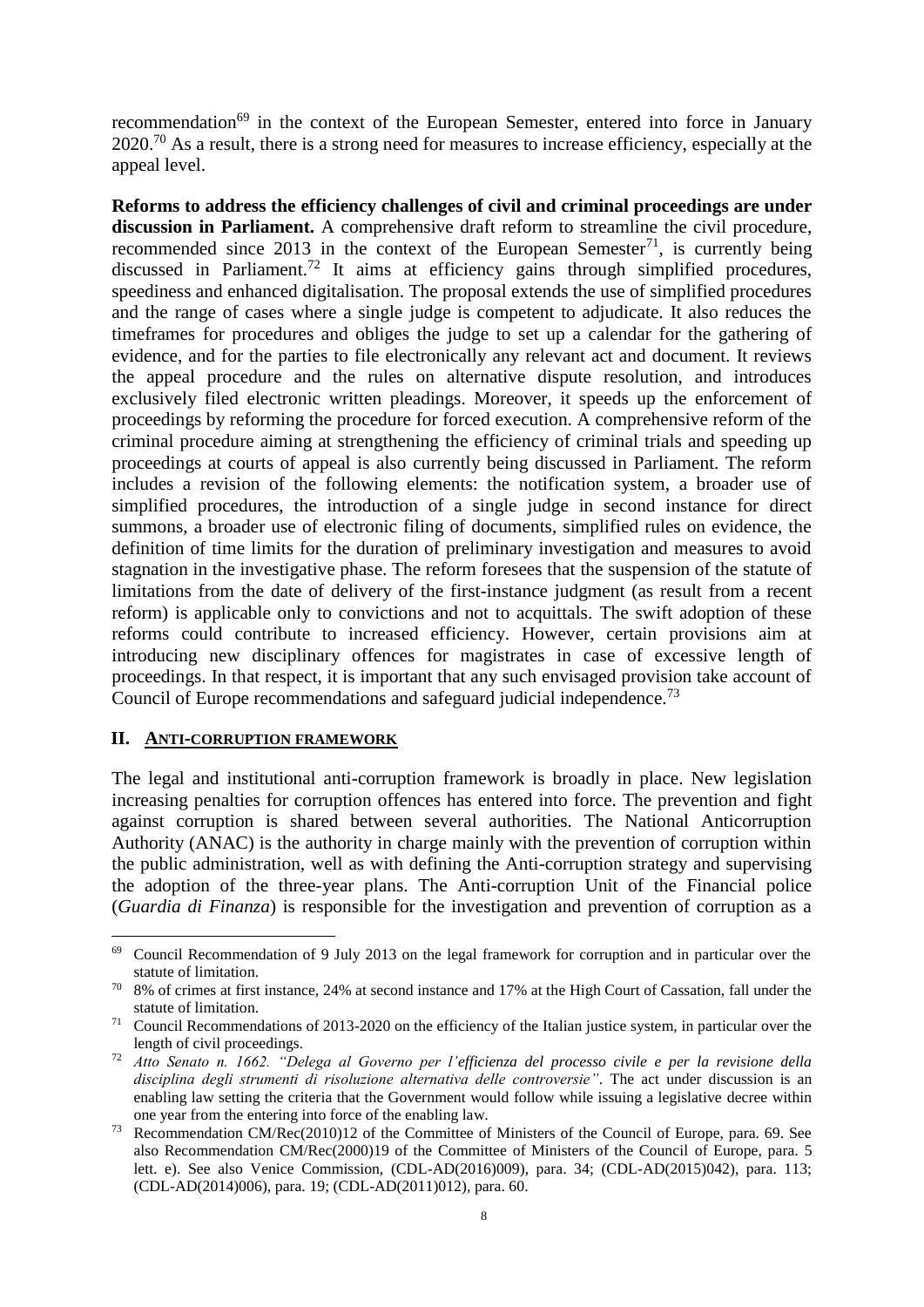specialised law enforcement body. Furthermore, specialised police and prosecution services increase their efforts in order to tackle the infiltration of organised crime into public administration. The Financial Intelligence Unit for Italy (*Unita' di informazione finanziaria per l'Italia*), independent authority at the Bank of Italy, provides support to the competent prosecutor's office and cooperates with *Guardia di Finanza* as the competent authority for receiving reports of suspicious transactions.

**Italy scores 53/100 on the latest Transparency International Corruption Perception Index and ranks 15<sup>th</sup> in the EU and**  $51<sup>th</sup>$  **<b>globally.**<sup>74</sup> According to 2020 Special Eurobarometer survey, 88% of respondents consider corruption widespread (EU average 71%) and 35% of respondents feel personally affected by corruption in their daily lives (EU average 26%).<sup>75</sup> As regards businesses, 91% of companies consider corruption to be widespread (EU average 63%), while 54% of companies consider that corruption is a problem when doing business (EU average 37%). 42% of respondents find that there are enough successful prosecutions to deter people from corrupt practices (EU average 36%) while 25% of companies consider that people and businesses caught for bribing a senior official are appropriately punished (EU average  $31\%$ ).<sup>76</sup>

**A revision of the level of sanctions for corruption related offences has been carried out recently.** Increased levels of penalties have been provided for in legislation for almost all corruption offences with the aim of increasing their effectiveness and dissuasiveness. Penalties have been substantially increased in cases of active and passive corruption of both domestic and foreign officials. In the beginning of 2019, the sanctioning regime for improper bribery was further tightened. The law has also reinforced the regime of accessory penalties by extending the scope of the life-long disqualification and prohibition from holding public office for a wide range of corruption offences. In May 2019, relevant provisions<sup>77</sup> on the subject of political-mafia exchange voting were amended, with the aim of targeting possible networks of criminal organisations, politicians, entrepreneurs, and administrations. Italy has an effective asset recovery system, which is key for complementing the sanctioning regime for corruption. The Italian asset recovery regime, which includes both conviction and nonconviction based confiscation, is largely recognised as a good practice at international level.<sup>78</sup>

**The powers and capacity of the National Anti-corruption Authority have been strengthened as regards its preventive role to fight corruption.** As regards corruption prevention, Italy's approach changed with the creation of the National Anti-corruption Authority (ANAC) in 2012, whose role and powers, mainly on prevention of corruption within the public administration, have been strengthened in recent years. ANAC is an independent authority. The board is composed of five members appointed for a nonrenewable mandate of six years. The nominations, proposed by the Minister for Public Administration and Simplification, in agreement with the Minister for Justice and the Minister for the Interior, are approved by the Council of Ministers and the candidates are appointed by the President of the Republic. ANAC has a staff of 350 employees. It has also

<sup>74</sup> Transparency International, Country data. https://www.transparency.org/en/countries/italy.

<sup>&</sup>lt;sup>75</sup> Special Eurobarometer 502 (2020). Since the high-level workshop on corruption measurement held on October 2017 under the Italian G7 Presidency, Italy is promoting a new approach at the international level (G20, UNCAC and OECD) to find a more comprehensive approach to measure effective levels of corruption, beyond the mere perception, based on objective and evidence-based indicators. See also UNCAC 8th CoSP resolution n.10. https://www.unodc.org/UNCAC/COSP/session8/Advance\_unedited\_resolutions.

<sup>76</sup> Flash Eurobarometer 482 (2019), Businesses' attitudes towards corruption in the EU.

<sup>77</sup> Art. 416-ter Criminal Code.

<sup>78</sup> UNCAC II Review Cycle Country Report on Italy, p. 14.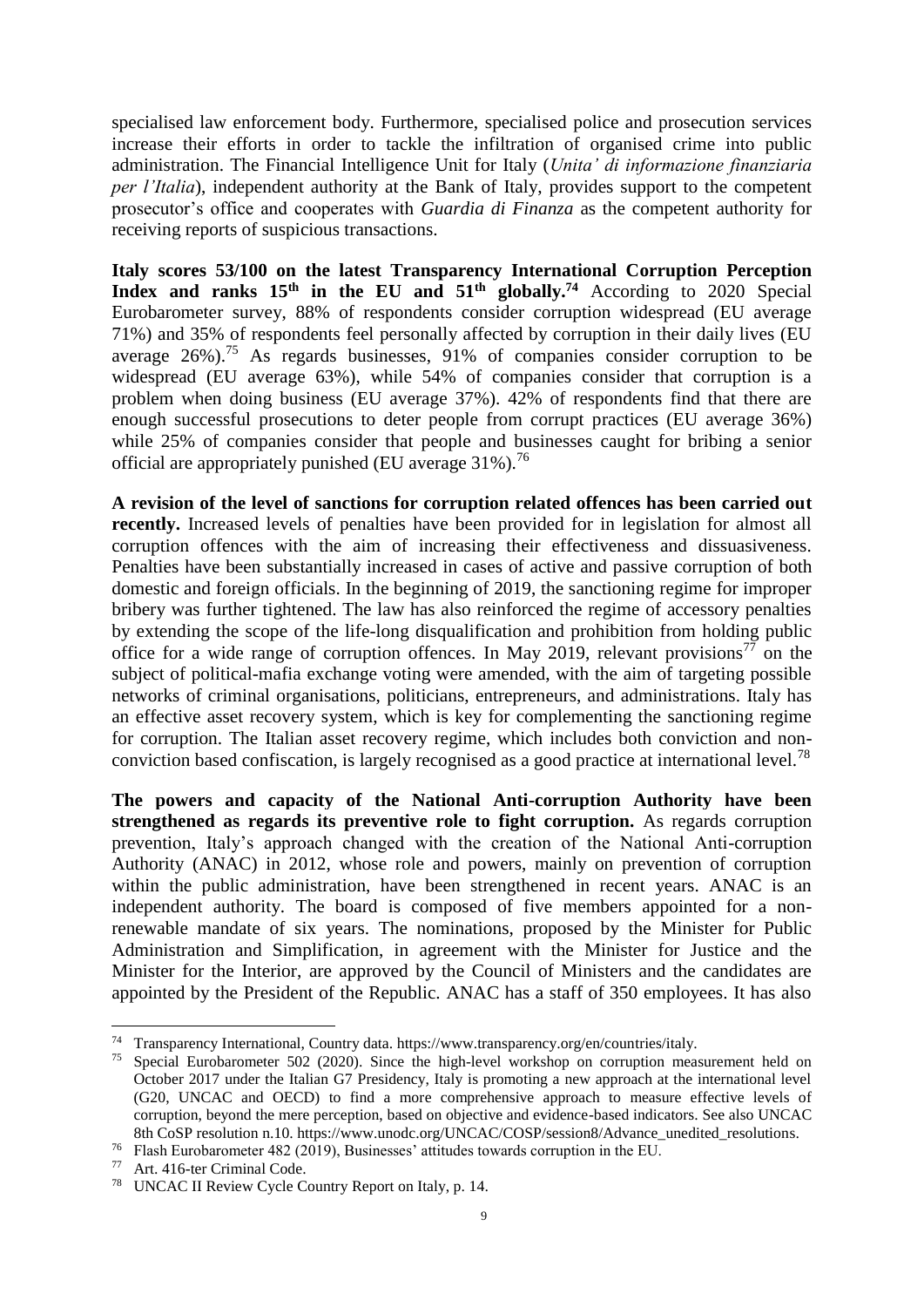been identified as the responsible entity for the supervision and regulation of public contracts. This competence is complemented by the collection of data on tenders and on companies operating in the public sector. For this purpose, ANAC manages the Observatory for public contracts. ANAC is also a recipient of whistleblowing reports from public administrations pursuant to Legislative Decree  $90/2014$ <sup>79</sup> Furthermore, ANAC is tasked with defining the Anti-corruption strategy and supervising the adoption of the three-year plans. The Anticorruption strategy builds on a national Anti-corruption plan (PNA) and three-year anticorruption plans and codes of conduct to be adopted by the public administration and statecontrolled enterprises. Whilst ANAC can impose sanctions in case of failure to adopt the three-year plans and/or the codes of conduct, the authority has largely invested in fostering a preventive culture by providing advice and guidance to the public administration, as well as establishing guidelines and standards for codes of conduct in specific administrative areas. The autonomy and independence of ANAC is further guaranteed by its own financial resources system. Own resources account for approximately 87 % of the authority's budget.<sup>80</sup>

**Anti-corruption institutions cooperate to counter the infiltration of organised crime in public administration.** The district anti-mafia directorate (DDA), the component of magistrates who make up the specialised 'district anti-mafia prosecutor', is responsible for mafia and other serious crimes. It is the only specialised prosecutorial office in Italian law. As far as criminal offenses against the public administration are concerned, including corruption, the national prosecutor's offices, especially those of medium and large size, rely on specialised working groups to investigate crimes against the public administration, including competence over economic crimes that can be linked to corruption. The use of investigative schemes and protocols deriving from the fight against organised crime are particularly important to counter corruption offences, notably the establishment of an intergroup of judicial police forces (State Police, *Carabinieri*, Financial Police and sections of General Prosecutor's Office), and the establishment of judicial police groups specifically dedicated to these crimes. In November 2017, the National Anti-Mafia and Counter-Terrorism Directorate (DNA) and the National Anti-Corruption Authority signed an agreement to allow DNA to access the information available from the Companies' Register and the National Public Contracts Database, managed by ANAC.

**Criminal organisations are increasingly resorting to corruptive practices to achieve their goals.** ANAC and the Prosecution service uncovered that mafia-type organised crime groups systematically use corruption and collusive methods towards the public administration, especially in the context of public procurement. As ANAC stressed in its 2020 annual report to the Parliament<sup>81</sup>, the trend is constantly increasing. In 2019, 633 anti-Mafia interdiction measures were taken, compared to 573 in 2018 (a 10% annual increase), and 2,600 since 2015 altogether.

**The Specialised police,** *Guardia di Finanza***, is specifically tasked to counter corruption.**  The *Guardia di Finanza* (GdF) is a military police body which provides support to the competent prosecutor's office and cooperates with the National Anti-Corruption Authority. The GdF is the competent authority for receiving reports of suspicious transactions and

 $79$  By adopting the law n. 179/2017, Italy has adopted provisions that strengthen the protection of whistleblowers and extend it to the private sector. For whistleblowers are now available three different reporting channels (RPCT, ANAC or Court of Auditors).

<sup>&</sup>lt;sup>80</sup> The Authority operates through a mixed financing system, characterised by contributions from the entities operating in the sectors of competence, i.e. economic operators, contracting stations and SOAs (equal to 87.28% of revenue) and by a contribution from the state budget (equal to 6.35% of revenue).

<sup>&</sup>lt;sup>81</sup> Annual report on the activity carried out by the National Anti-Corruption Authority in 2019 (2020).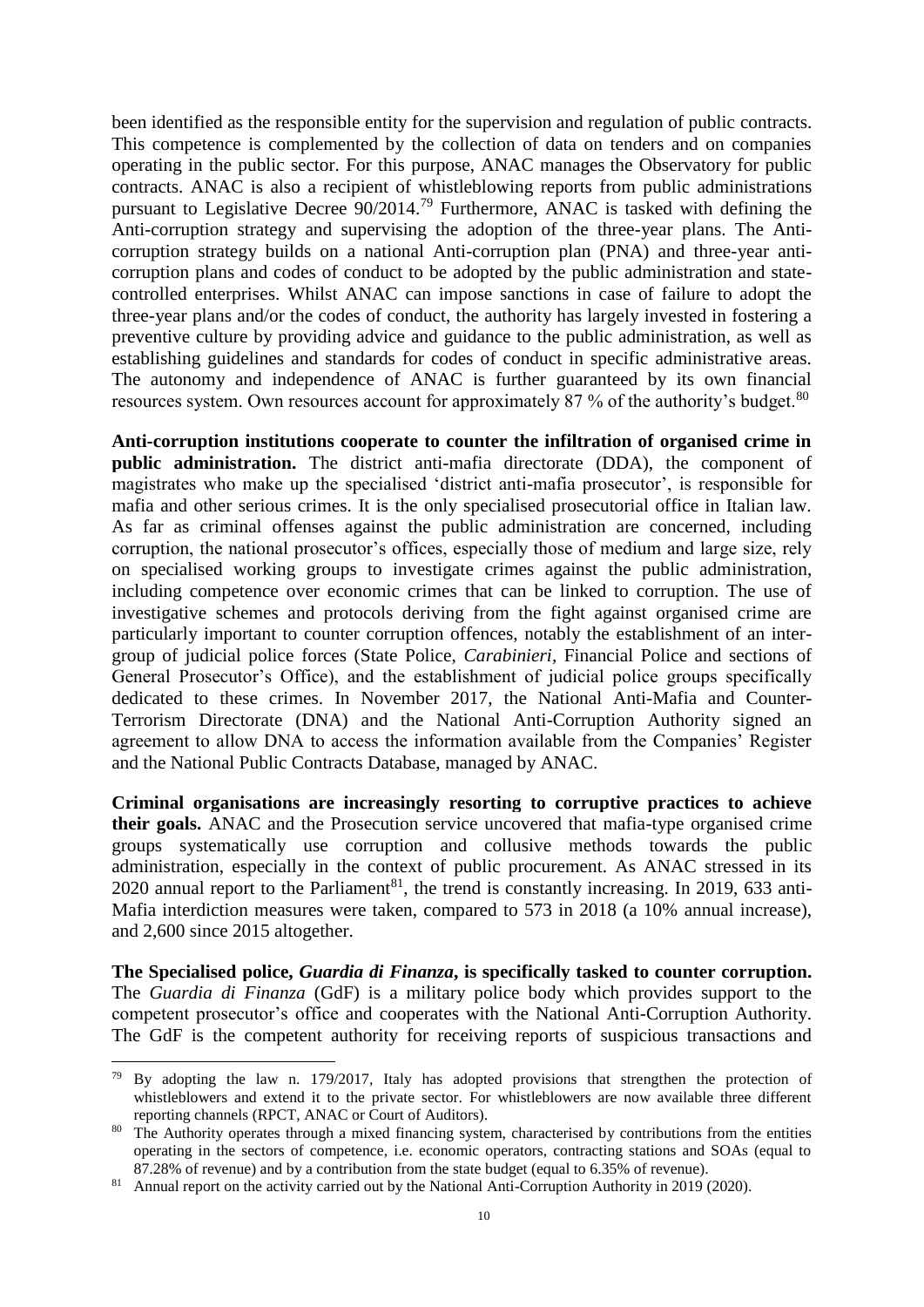together with the anti-mafia Directorate, conducts the ensuing investigations, and can access banking information. According to the GdF, between August 2016 and August 2019, 339 legal actions concerning corruption were launched with 117 pre-trial detention orders for corruption issued by the judicial authorities and related only to the procurement sector. 74% of the events (113 cases) concerned the awarding of public contracts. Municipalities represent the entities most at risk of infiltration by organised crime and use of corrupt and collusive methods to direct public procurement. The GdF can support ANAC in the exercise of its competences both in the area of public contracts and in the broad sector of corruption prevention measures. The GdF also cooperates with the European Anti-Fraud Office (OLAF), with which it has recently launched a monitoring action to identify online sales of medical and health devices.

**Whistleblowing legislation in the private sector is based on voluntary compliance programmes.** Following the revision of the legal framework in 2017<sup>82</sup> on whistleblowers, there has been a rise in reporting in the public sector. However, protection of whistle-blowers in the private sector remains less effective due to the voluntary nature of the compliance programme. According to the most recent ANAC annual report, the use of the whistleblowing instrument saw an exponential rise in recent years, increasing from 125 reports in 2015 to 873 in 2019, with a total of 2,330 reports in the period 2015-2019.<sup>83</sup>

**The conflict of interest regime is fragmented.** Italy regulates conflicts of interest in the public administration and in the Government by establishing cases of ineligibility and incompatibility by law.<sup>84</sup> ANAC is tasked with interpreting the legal framework on "the ineligibility and incompatibility of positions in the public administration", as well as supervising the correct enforcement of the legislation. A provision on conflict of interest is included in the central Code of conduct.<sup>85</sup> For some public officers, there are restrictions on activities or external assignments carried out after their public service has finished. The Authority for Competition and Market is responsible for checking incompatibilities following the appointment of a political position in the Government, as well as during and after the end of the mandate. Conflict of interest prevention rules are also included in the Presidential Decree 2013. In 2019, ANAC issued guidelines to regulate conflict of interest. However, a fragmented ineligibility and incompatibility regime applies to elected public officials, with no complete system of enforcement of the regime. As regards asset disclosure, Government members and senior civil servants are required by law to fill in forms indicating their sources of income, assets and external positions, along with a copy of the tax return. Members of the Chamber of Deputies and the Senate are required to submit a report relating to their properties, assets registered in public registers, social actions, shareholdings in companies and a copy of their most recent tax return. Some of this information is available on Parliament's website and on the profile page of each Member. Magistrates are required to submit to the High Council for the Judiciary statements containing the same type of information as members of Parliament.

**Lobbying and 'revolving doors' need attention**. The Decision No. 208/2017 on Lobbying in the Chamber of Deputies establishes a mandatory public register of lobbyists for any individual or legal entity representing collective interests. That applies also to former members of Parliament or members of Government, who intend to carry out lobbying

<u>.</u>

<sup>82</sup> Law n. 179/2017.

<sup>83</sup> ANAC Annual Report 2020.

<sup>84</sup> [Legislative Decree 39/2013;](https://www.normattiva.it/atto/caricaDettaglioAtto?atto.dataPubblicazioneGazzetta=2013-04-19&atto.codiceRedazionale=13G00081&queryString=%3FmeseProvvedimento%3D%26formType%3Dricerca_semplice%26numeroArticolo%3D%26numeroProvvedimento%3D39%26testo%3D%26annoProvvedimento%3D2013%26giornoProvvedimento%3D¤tPage=1) [Legislative Decree 235/2012.](https://www.normattiva.it/uri-res/N2Ls?urn:nir:stato:decreto.legislativo:2012-12-31;235%21vig=)

<sup>&</sup>lt;sup>85</sup> [Presidential Decree no. 62/2013.](https://www.normattiva.it/uri-res/N2Ls?urn:nir:stato:decreto.del.presidente.della.repubblica:2013-04-16;62%21vig=%20)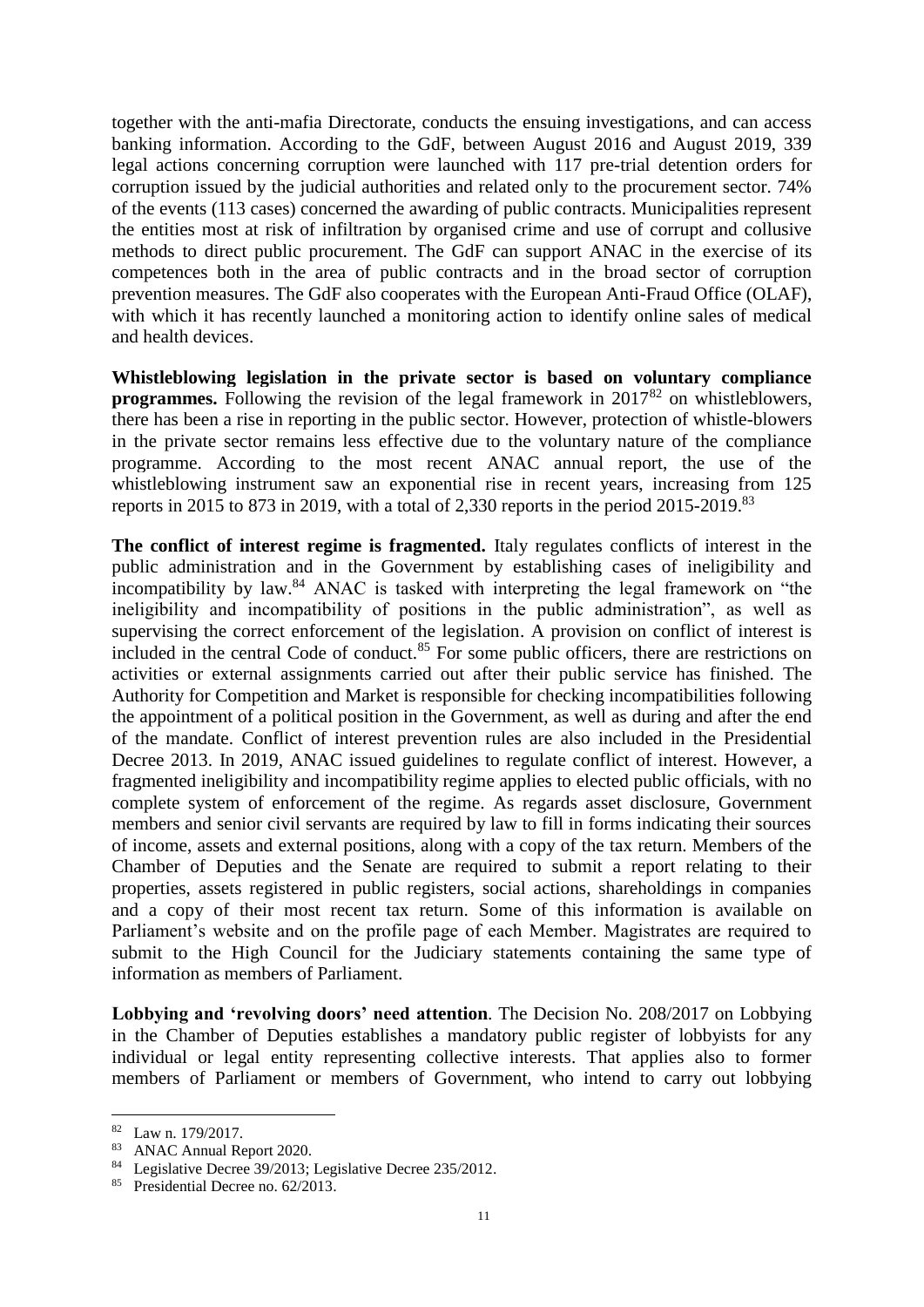activities.<sup>86</sup> A similar obligation to report meetings with third parties does not apply to the members of Government. As regards 'revolving doors', specific provisions are in place. In October 2019, the National Council appointed the Italian Anticorruption Authority as both the supervisory and sanctioning authority on 'revolving doors'.<sup>87</sup> The authority has been entrusted with the powers of assessing infringements, voiding contracts, and establishing sanctions.<sup>88</sup> The provisions on 'revolving doors' are curently provided only for public officials, and not to the holders of political offices. The Anti-corruption Authority has called for the Government to improve the legislation on 'revolving doors'.<sup>89</sup>

#### **III. MEDIA PLURALISM**

Freedom of expression and press freedom are enshrined in Article 21 of the Constitution.<sup>90</sup> Secondary legislation establishes a robust framework geared at ensuring media pluralism in the country. An independent regulator, the Authority for guaranteeing the Communications  $(AGCOM)$ , is established by law<sup>91</sup> and entrusted with regulatory, monitoring, enforcement and sanctioning powers in the media sector. The criminal penalty for defamation, which is of up to one year of imprisonment, is currently under review by the Constitutional Court.<sup>92</sup> Journalists must be registered in the Order of Journalists<sup>93</sup>, which provides for selfgovernment by the profession. Furthermore, they are bound by ethical rules governing the sector, namely the consolidated text on journalist's duties.<sup>94</sup> AGCOM plays a supervisory role in the media sector and conducts monitoring activity on the profession via its Observatory on Journalism, which dedicates a specific report to threats against journalists.

**The regulator for audiovisual media services is independent.** According to the law, AGCOM "*operates in full autonomy and is independent in its judgment and assessment*".<sup>95</sup> Since the Italian Budget Law of 2006, AGCOM manages its budget autonomously and is entirely financed by firms operating in sectors under its remit, which contribute with a percentage of their annual revenues and based on strict accounting rules. The procedures for the nomination and appointment of AGCOM's President and Board members are set by law and strict rules to prevent conflicts of interests are established.<sup>96</sup> Board members' mandates are intentionally and expressly decoupled from electoral cycles, while the dismissal of AGCOM's Chairman and Board members is not envisaged.<sup>97</sup> AGCOM applies strict rules in terms of human resources recruitment, while providing for a 2-year cooling-off period during

<sup>86</sup> EUPACK 2019: the implementation of the regulation appears to be not very effective, due to the fact that the information reported in the register remains rather vague and generic.

<sup>87</sup> National Council (2019), Verdict 7411, 29 October 2019.

<sup>88</sup> Italian Anti-Corruption Authority (2019), 'National Council's verdict concerning ANAC's authority on the matter of revolving doors'.

<sup>&</sup>lt;sup>89</sup> Italian Anti-Corruption Authority (2020), Reporting act No. 6, 27 May 2020 on revolving doors.

<sup>&</sup>lt;sup>90</sup> Art. 21, para. 1, of the Constitution: "Anyone has the right to freely express their thoughts by means of words, writings and any other means of diffusion. The press cannot be subject to authorisation or censorship".

<sup>91</sup> Law 31 July 1997 n. 249.

<sup>92</sup> Ordonnance n. 132/2020.

 $^{93}$  [Order of Journalists.](https://www.odg.it/)

[Observatory on Journalism](https://www.agcom.it/osservatorio-giornalismo) which dedicates a specific report to threats against journalists.

<sup>95</sup> Art. 1 of the Law 249 of 31 July 1997.

<sup>96</sup> Law 249/1997 and Law 481/1995.

 $97$  Termination of their mandate is only possible if incompatibility as specifically listed in Law 481/1995 arises.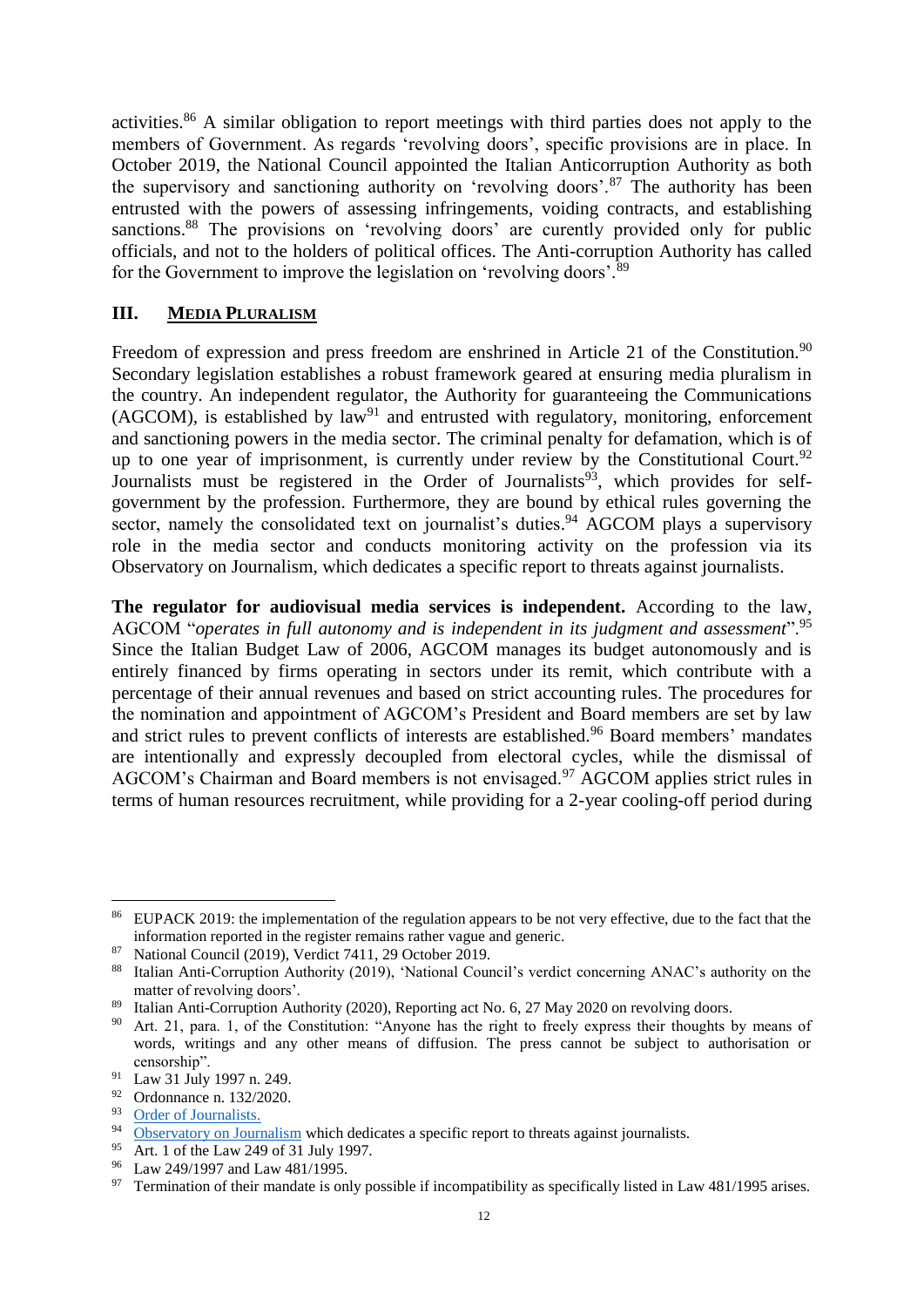which former managers may not have any direct or indirect relationship with any undertaking operating in the regulated sectors. The independence of AGCOM is therefore guaranteed.<sup>98</sup>

**Italy's** *Ordine dei giornalisti***<sup>99</sup> is a non-profit body of public law founded in 1963<sup>100</sup> and represents the journalistic profession.** It manages the *Albo dei giornalisti* (Registry of journalists) – where registration is mandatory for exercise of the profession – and monitors and protects the work of its members. The *Ordine*'s National Council can issue warnings, censor, suspend and expel its members. The *Ordine* operates in line with the integrated "*Testo unico dei doveri del giornalista*" (Consolidated Code of Conduct) which was adopted in 2016. The Media Pluralism Monitor (MPM) 2020 refers to the fact that this system, particular to Italy, means that access to the profession is not totally open "even if this requirement is progressively less respected in practice".<sup>101</sup>

**The principle of transparency of media ownership is enshrined in the Constitution. 102** The following anti-concentration thresholds are set by law: the limited number of licences that a single content provider can possess, limits to the total revenues a single operator can make, scrutiny by AGCOM of any mergers and acquisitions in the sector, restrictions on cross-media ownership and prohibitions of dominant positions in any of the relevant markets. A Register of Communication Operators *(ROC)* was established<sup>103</sup> in 1997 and the operators in the Italian communications sector are obliged to register filling out a number of forms on their ownership structure and persons with editorial responsibility over the media outlet. The ROC can semi-automatically acquire the ownership chains of the subjects registered from the national Chamber of Commerce. The information on the ownership of the media companies registered in the ROC is accessible on the Chamber of Commerce website or by sending to AGCOM a motivated request to access that information. However, the MPM 2020 points to certain limitations in the effective application of the system and to the fact that not all of the afore-mentioned information is directly accessible to the public, in particular with regard to ultimate ownership. Consequently, the MPM assesses this indicator as demonstrating medium risk.<sup>104</sup>

**Robust rules on state advertising are in place.** Public authorities that purchase advertising space in the mass media must inform AGCOM about the advertising expenditures of the previous financial year via an electronic tool adopted by AGCOM<sup>105</sup> and spending criteria are set<sup>106</sup>, while hefty fines are provided for in case of breach. In addition, all relevant data relating to the expenses for institutional communication are published in the section of the Government's website dedicated to transparency. In this context, the MPM 2020 considers this area to be at low risk.

<u>.</u>

<sup>98</sup> The 2020 Media Pluralism Monitor (Report on Italy p. 12) considers risks associated with AGCOM's independence to be low. Information confirmed during the country visit.

<sup>99</sup> *Ordine dei giornalisti*. https://www.odg.it/.

<sup>100</sup> By means of Law 69/1963.

<sup>&</sup>lt;sup>101</sup> 2020 Media Pluralism Monitor, Report on Italy, p. 12.

<sup>102</sup> Art. 21 para. 5 of the Constitution, which stipulates that: "The law can request the disclosure of the financial sources of newspapers and printed publications".

<sup>&</sup>lt;sup>103</sup> Art. 1 of Law 249 of 31 July 1997.

<sup>&</sup>lt;sup>104</sup> 2020 Media Pluralism Monitor, Report on Italy, p. 13.

<sup>105</sup> Art. 41 of Legislative Decree 177 of July 31, 2005 (the "*Testo unico dei servizi di media audiovisivi e radiofonici*").

<sup>&</sup>lt;sup>106</sup> At least 50% of the advertising expenditures must be spent on advertisements published by newspapers and periodic press while at least 15% must be spent on advertisements broadcast by local radio and/or TV stations.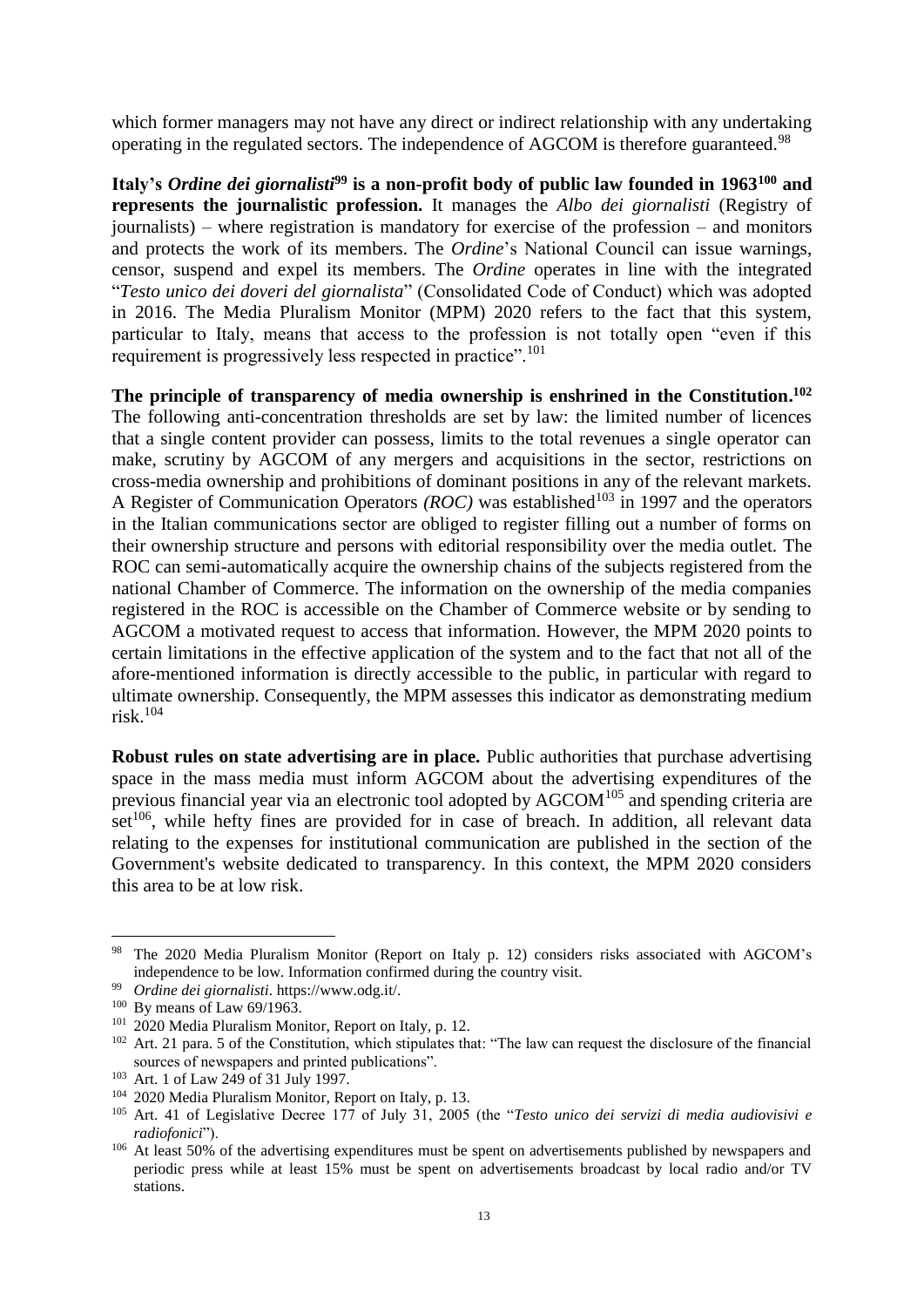**The political independence of the Italian media remains an issue**. This remains the case 15 years after the regulatory framework was raised as an issue of concern by the Venice  $Commission<sup>107</sup>$  as regards political independence of the media, due to the lack of effective provisions on preventing conflicts of interest. The MPM 2020 rates Italy at medium risk in this regard and concludes that political influence continues to be felt significantly in the audiovisual sector.<sup>108</sup> To a lesser extent, this assessment also applies to the newspaper sector, due to the indirect relationships between publishers' interests and the Government, at national as well as at local level.

**The laws on defamation are currently under scrutiny.** Article 595 of the Criminal Code which punishes defamation with up to one year imprisonment was the subject of recent landmark rulings. In 2019, the Court of Cassation, quoting ECHR judgments against Italy, ruled that deprivation of liberty in the case of speech offences should only be contemplated in exceptional cases such as incitement to hatred and that, therefore, prison penalties for defamation runs counter to the right to freedom of expression.<sup>109</sup> In June 2020, the Constitutional Court ruled that it is for Parliament to decide on the precise balance to be struck between freedom of speech and the existing criminal law on defamation. It postponed the hearing to 21 June 2021 to allow Parliament to reflect on compliance with the constitutional principle as interpreted by the European Court of Human Rights (ECtHR).<sup>110</sup>

**Rules on administrative transparency and access to public information are in force.** The legal framework<sup>111</sup> ensures administrative transparency and access to public information, both on-demand and by way of obligations of publication concerning administrative activity. The Freedom of Information Act  $(FOIA)^{112}$  recognises the freedom to access information held by the public administration as a fundamental right and establishes the principle that administrations must give precedence to the right of anyone to know and to access information owned by the public administration without having to prove any qualified interest in the matter. However, according to independent reports<sup>113</sup>, the public administration does not always fulfill its duty to reply to FOIA requests.

**Physical attacks and death threats against journalists are an issue of concern.** In 2019 and 2020, the Council of Europe's Platform to promote the protection of journalism and safety of journalists published 12 alerts<sup>114</sup> from Italy (7 in 2019 and 5 in 2020), including several cases of physical attacks, death threats by mafia groups and verbal attacks originating from Government officials and members of staff.<sup>115</sup> This leads MPM 2020 to score this

<sup>&</sup>lt;sup>107</sup> Venice Commission opinion (CDL-AD(2005)017-e).

<sup>108</sup> 2020 Media Pluralism Monitor, Report on Italy, p. 16.

<sup>&</sup>lt;sup>109</sup> Judgment 38721 of 19 September 2019.

<sup>110</sup> Order 132/2020 of 26 June 2020. According to the ECtHR the use of prison sentences can only be justified in exceptional cases, when other fundamental rights are seriously offended, such as in the case of the spread of hate speech or instigation to violence.

<sup>&</sup>lt;sup>111</sup> Legislative Decree 33/2013 (as amended by Legislative Decree 97/2016).

<sup>&</sup>lt;sup>112</sup> Introduced by Legislative Decree 97/2016.

<sup>113</sup> Openpolis 2019; FOIA, 2019.

<sup>&</sup>lt;sup>114</sup> Council of Europe, Platform to promote the protection of journalism and safety of journalists. The Italian state systematically replies to all alerts in a detailed manner.

<sup>&</sup>lt;sup>115</sup> Information received in the context of the country visit and of the consultation process for the preparation of the report, e.g. *Federazione nazionale stampa italiana, Ordine dei giornalisti, Sindacato europeo dei giornalisti, Ossigeno per l'informazione e Articolo21* that referred to high-profile cases of journalists who have received systematic threats and death threats for their work.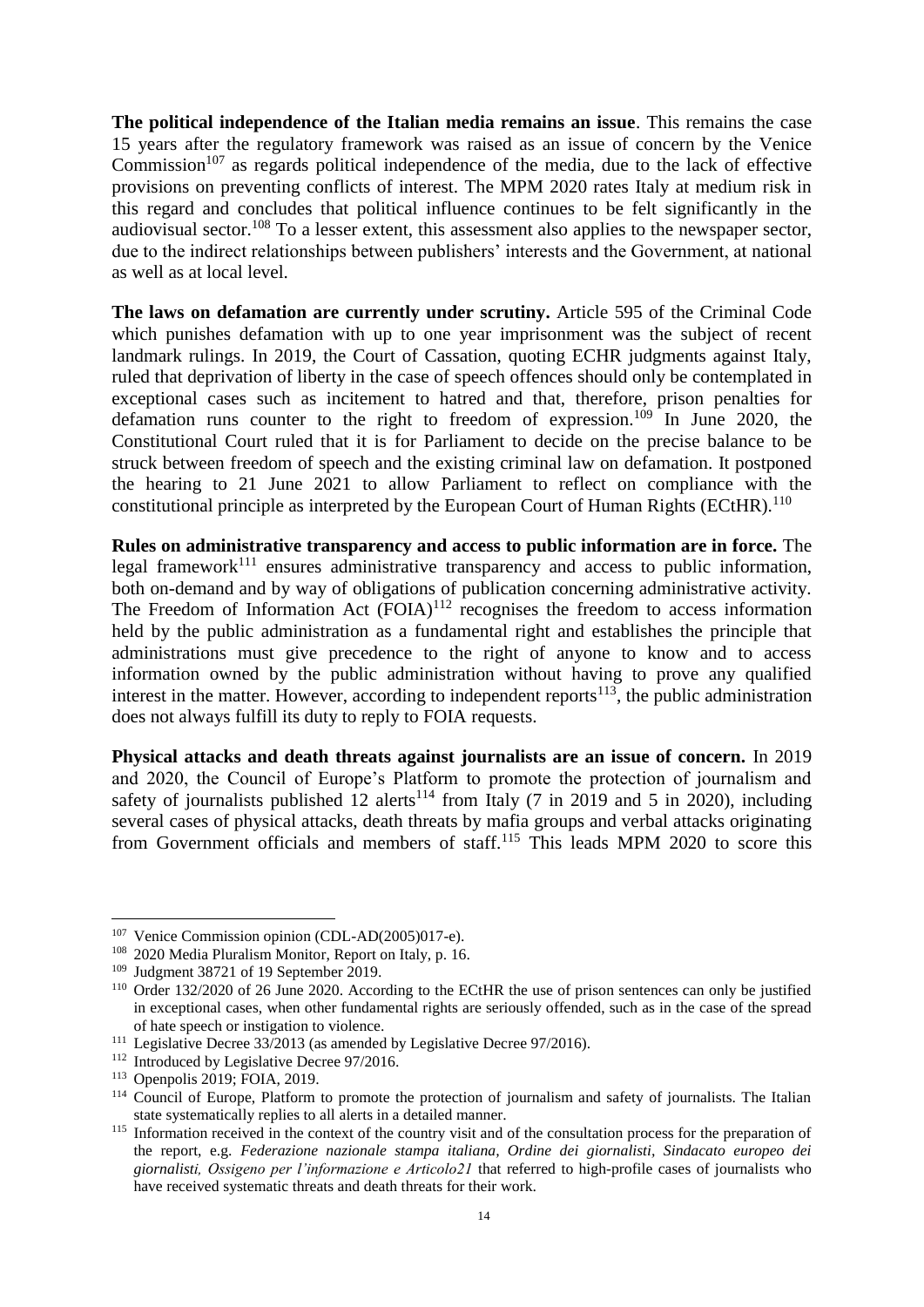indicator on journalistic profession, standards and protection as medium risk. Stakeholders confirmed this phenomenon and reported additional cases of threats.<sup>116</sup>

**A Coordination Centre dealing with acts against journalists has been set up.<sup>117</sup>** In 2017, the Ministry of the Interior established the Centre aiming at monitoring threats to reporters and developing the necessary protection measures. The Centre represents the first initiative to set up such a safety mechanism in Europe. An ad-hoc Parliamentary Committees dedicated to "Mafia, Journalists and Information" was entrusted with the task of understanding, monitoring and evaluating the relationship between the mafia and information. Stakeholders<sup>118</sup> have praised the Centre while raising concerns that less serious threats are often not followed up.

## **IV. OTHER INSTITUTIONAL ISSUES RELATED TO CHECKS AND BALANCES**

Italy is a unitary parliamentary republic with an indirectly elected President.<sup>119</sup> The Parliament is bicameral: it comprises the Chamber of Deputies and the Senate, both having the same powers. The right of legislative initiative is vested in the Government, the members of Parliament,  $50.000$  citizens, National Council for Economics and Labour<sup>120</sup>, and the Regional Council. The Constitutional Court carries out constitutional review of laws. Several regional ombudsmen are responsible for safeguarding the freedoms and rights of persons.<sup>121</sup> The Inter-ministerial Committee for Human Rights (CIDU) interacts with civil society, academia and all relevant stakeholders to promote and protect human rights. The National Guarantor for the rights of persons detained is an independent body tasked to monitor the places for people deprived of personal liberty.

**The Government declared the state of health emergency and made use of decree-laws to tackle the COVID-19 pandemic.** Measures to tackle the COVID-19 pandemic were adopted under a state of health emergency which was declared by the Government on 31 January 2020. In this context, decree-laws were adopted, providing the basis for a number of administrative measures. Decree-laws are Government acts with the value of laws adopted in case of urgency, which need to be converted into law by Parliament within 60 days or otherwise lose effect.<sup>122</sup> All decree-laws regarding the pandemic were converted into law and could be challenged before the Constitutional Court.<sup>123</sup> Since the beginning of the current legislative period in 2018, 121 laws were adopted and 45 decree-laws were approved by

<sup>&</sup>lt;sup>116</sup> Information received in the context of the country visit and of the consultation process for the preparation of the report, e.g. written contribution *Ossigeno per l'informazione, Spampinato*, 2020.

<sup>&</sup>lt;sup>117</sup> Coordination Centre for monitoring, analysis and permanent exchange of information on the phenomenon of intimidating acts against journalist.

<sup>&</sup>lt;sup>118</sup> Information received in the context of the country visit and of the consultation process for the preparation of the report, e.g. written contribution *Ossigeno per l'informazione, Spampinato*, 2020.

<sup>&</sup>lt;sup>119</sup> The President is elected by Parliament, meeting in joint session, together with 58 regional electors.

<sup>&</sup>lt;sup>120</sup> The National Council for Economics and Labour is also vested with the right to propose legislation in the economic and social field.

<sup>121</sup> For more information, see http://www.difensorecivicotoscana.it.

<sup>&</sup>lt;sup>122</sup> Art. 77 Constitution of the Italian Republic.

 $123$  A case, still pending, has been brought in front of the Constitutional Court regarding the obligation for civil judges to participate to virtual hearings from Tribunals.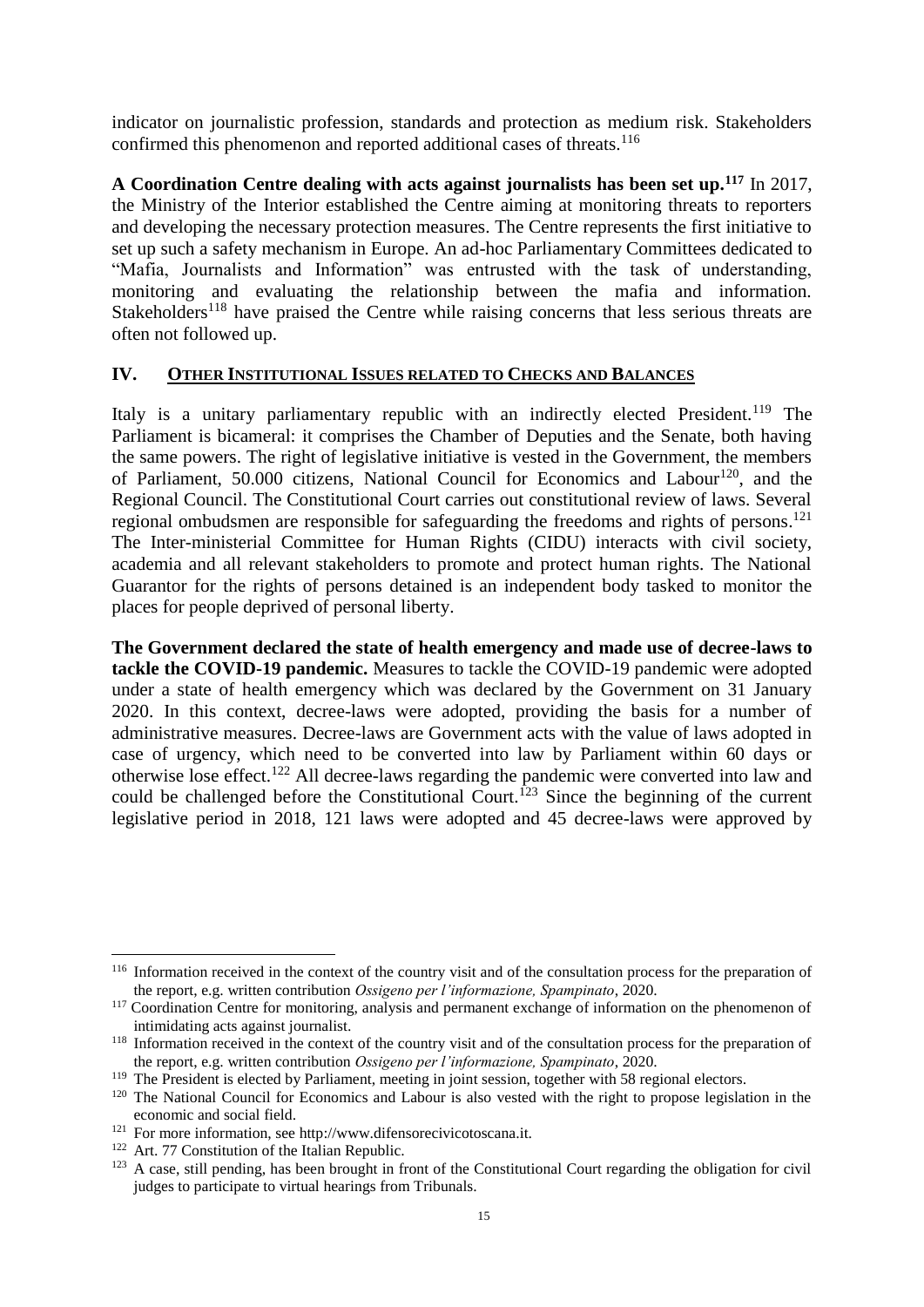Parliament and converted in law while eight lost effect.<sup>124</sup> On 29 July 2020, the Government extended the emergency situation until 15 October 2020.<sup>125</sup>

**Regulatory impact assessments and stakeholders' consultations have improved, but they need to be more systematic.** In September 2017, the Italian Government introduced a new set of procedures for regulatory impact assessment  $(RIA)^{126}$ , ex-post evaluation, stakeholder engagement and regulatory planning. However, citizen and stakeholder participation is still not completely embedded in policy definition processes. The analysis of the impact of actual and alternative laws is increasing but is still infrequent and mostly focused on economic rather than social and environmental aspects.<sup>127</sup> Ex-post evaluations and consultations are still not used systematically and consistently across different ministries.<sup>128</sup>

**Establishment of an independent human rights institution is under consideration.** Two draft laws proposing the creation of an Independent National Human Rights Authority (NHRI) were submitted to Parliament in 2018 and are currently being examined by the Chamber of Deputies.<sup>129</sup> Both draft laws foresee the autonomy of the NHRI. The swift establishment of a NHRI in line with the Paris Principles would respond to recommendations from the United Nations.<sup>130</sup> It was also recommended that the Authority for Children and Adolescents be fully independent and autonomous and that its resources be increased.<sup>131</sup>

**The Constitutional Court has adopted internal rules to encourage an increased participation of civil society and the general public in its proceedings**. The deliberation of January 2020<sup>132</sup> introduced the institute of *amicus curiae*, the possibility to hear experts, and codified the case law on the intervention of third parties in proceedings. Measures were also adopted to ensure the continued functioning of the Court during the Covid-19 pandemic, while limiting physical presence. The appointment procedure of Constitutional Court members aims at ensuring a diverse composition, including members nominated by judges, Parliament, and the President of the Republic in equal proportions.

**Italy has a vibrant and diverse civil society.** However, concerns were raised as regards the complexity of the registration process for  $\rm NGOs^{133}$  and delays in the implementation of the law harmonising rules on the non-profit sector.<sup>134</sup> A negative narrative also affects the environment in which NGOs active in the migration and asylum field operate<sup>135</sup> and the civic space is considered as narrowed.<sup>136</sup> The Council of Europe<sup>137</sup> recommended repealing laws

<sup>124</sup> *Senato della Repubblica, Statistiche sull'attività legislativa, XVIII Legislatura; and Camera dei Deputati, Attività dell'Assemblea - Progetti di legge deliberati dall'Assemblea.*

<sup>&</sup>lt;sup>125</sup> Decree law n. 83 of 30 July 2020 extended the emergency measures.

<sup>126</sup> Guidelines on public consultation – http://open.gov.it/linee-guida-sulla-consultazione-pubblica/.

<sup>&</sup>lt;sup>127</sup> Public Administration Characteristics in Italy, 2019, p. 532

<sup>128</sup> OECD, Indicators of Regulatory policy and governance.

<sup>&</sup>lt;sup>129</sup> Draft Proposal C. 855 of 3 July 2018 and Draft Proposal C. 1323 of 30 October 2018.

<sup>&</sup>lt;sup>130</sup> United Nations Committee on the Rights of the Child Concluding observations on the combined fifth and sixth periodic reports of Italy (2019).

<sup>&</sup>lt;sup>131</sup> See previous note.

<sup>132</sup> *Norme integrative per i giudizi davanti alla Corte costituzionale*, 8 January 2020.

<sup>&</sup>lt;sup>133</sup> Conference of INGOs of the Council of Europe, Civil participation in the decision-making process, Fact Finding Mission to Italy, May 2019.

<sup>&</sup>lt;sup>134</sup> See previous note.

<sup>&</sup>lt;sup>135</sup> UN OHCHR, Mission report Italy 2019.

<sup>&</sup>lt;sup>136</sup> See the rating given by CIVICUS. Ratings are on a five-category scale defined as: open, narrowed, obstructed, repressed and closed.

<sup>&</sup>lt;sup>137</sup> Conference of INGOs of the Council of Europe, Civil participation in the decision-making process, Fact Finding Mission to Italy, May 2019.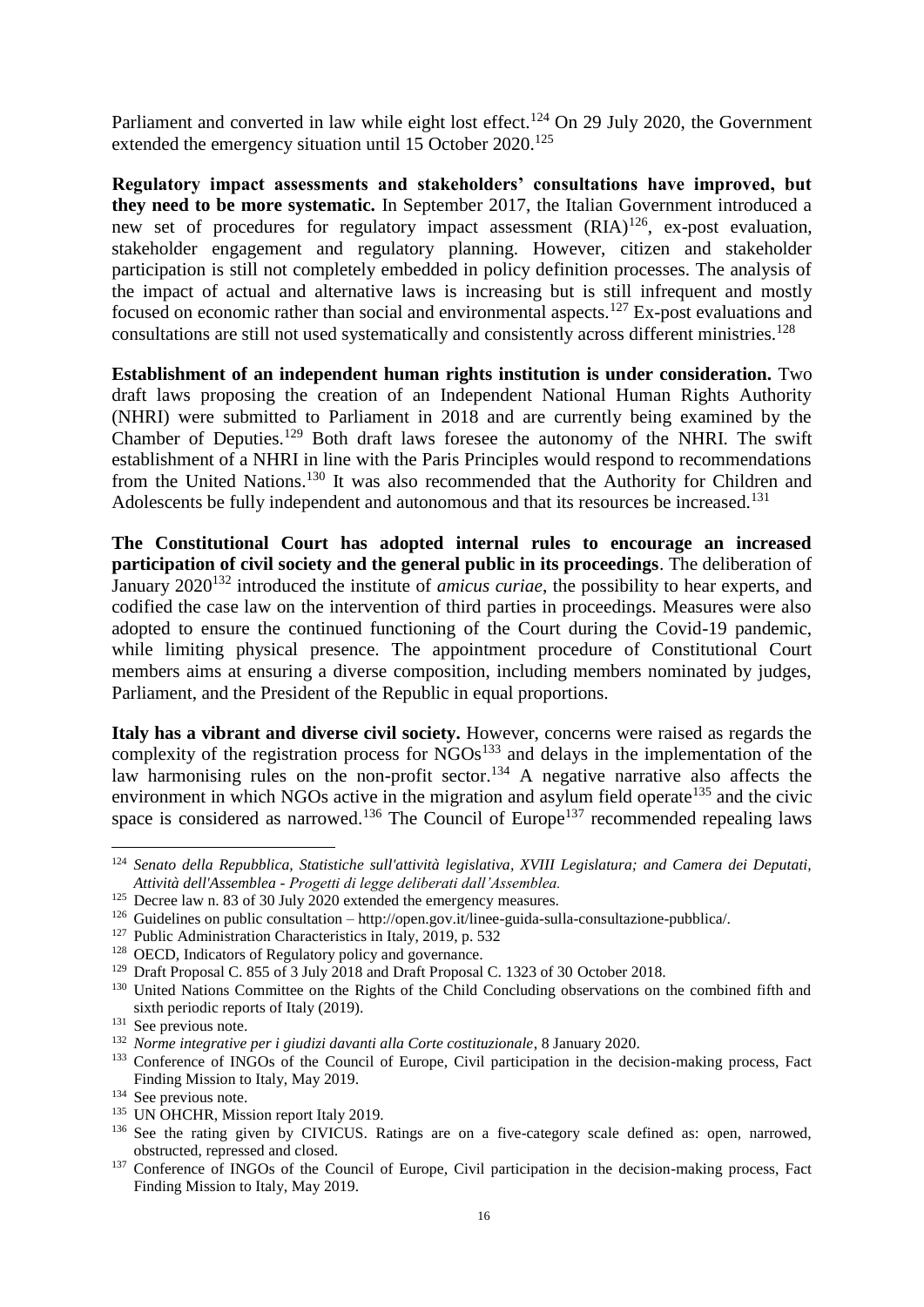and policies impeding NGOs from carrying out their legitimate work, while the UN recommended to guarantee the rights and freedom of action of civil society, and raised concerns on smear campaigns against NGOs active in the migration and asylum field.<sup>138</sup>

<sup>&</sup>lt;sup>138</sup> United Nations Committee on the Rights of the Child Concluding observations on the combined fifth and sixth periodic reports of Italy (2019).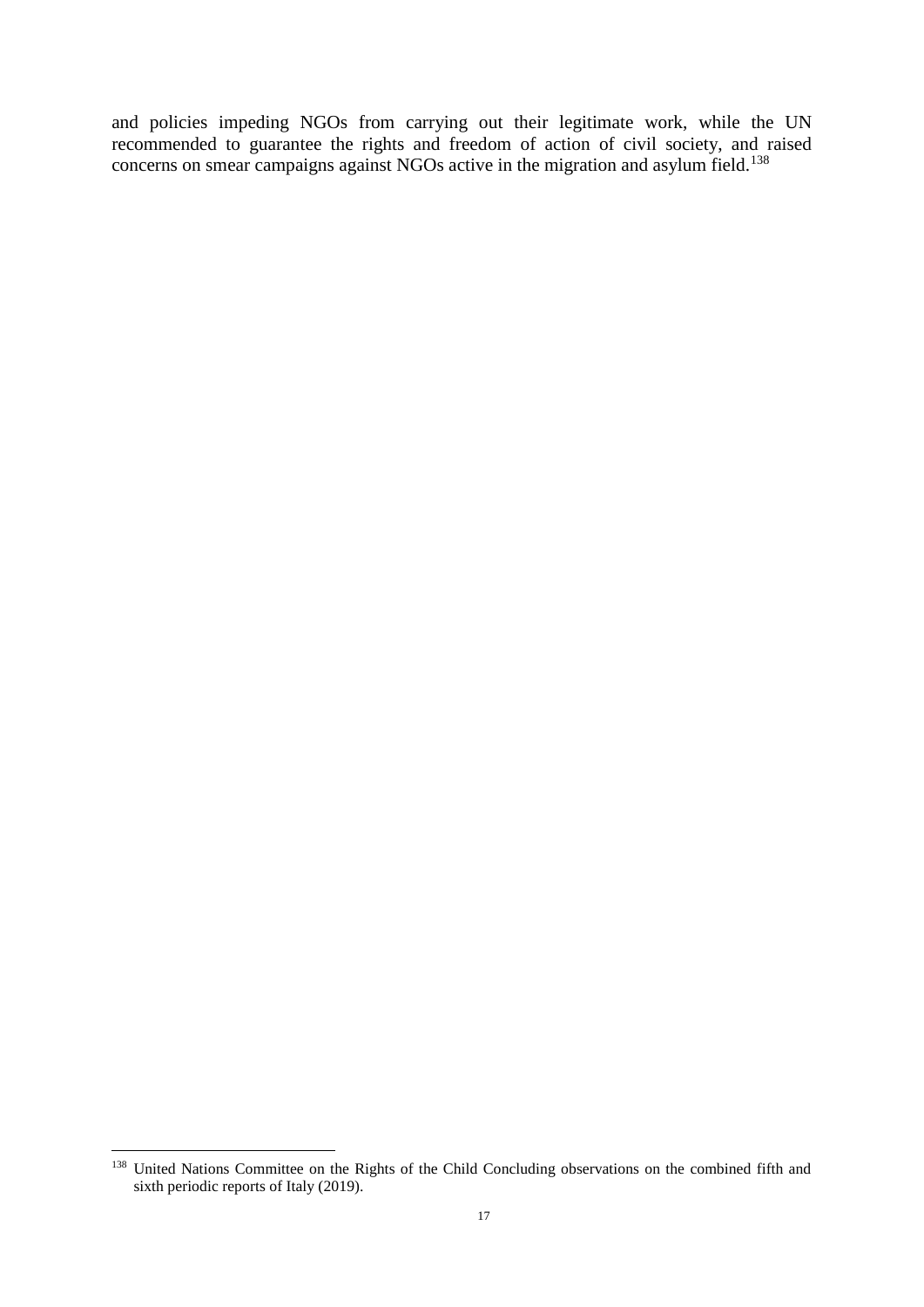#### **Annex I: List of sources in alphabetical order\***

- *\* The list of contributions received in the context of the consultation for the 2020 Rule of Law report can be found at (COM website).*
- Anti-Corruption Authority (2019), 'National Council's verdict concerning ANAC's authority on the matter of revolving doors' (<<Sentenza del Consiglio di Stato sulle competenze dell'ANAC in materia di pantouflage>>). [http://www.anticorruzione.it/portal/public/classic/Comunicazione/News/\\_news?id=1cf74b9f0a778](http://www.anticorruzione.it/portal/public/classic/Comunicazione/News/_news?id=1cf74b9f0a77804237e6dc1369ece3ce) [04237e6dc1369ece3ce.](http://www.anticorruzione.it/portal/public/classic/Comunicazione/News/_news?id=1cf74b9f0a77804237e6dc1369ece3ce)
- Anti-Corruption Authority (2020), Reporting act No. 6, 27 May 2020 on revolving doors (Atto di segnalazione n. 6 del 27 maggio 2020 concernente proposte di modifica alla disciplina del pantouflage di cui all'art. 53, comma 16-ter, del decreto legislativo 30 marzo 2001, n. 165. [https://www.anticorruzione.it/portal/rest/jcr/repository/collaboration/Digital%20Assets/anacdocs/](https://www.anticorruzione.it/portal/rest/jcr/repository/collaboration/Digital%20Assets/anacdocs/Attivita/Atti/attiDiSegnalazione/2020/AttoSegnalazione.n.6.2020.del.448.2020.pdf) [Attivita/Atti/attiDiSegnalazione/2020/AttoSegnalazione.n.6.2020.del.448.2020.pdf.](https://www.anticorruzione.it/portal/rest/jcr/repository/collaboration/Digital%20Assets/anacdocs/Attivita/Atti/attiDiSegnalazione/2020/AttoSegnalazione.n.6.2020.del.448.2020.pdf)
- Centre for Media Pluralism and Media Freedom (2020), 2020 Media pluralism monitor. [https://cmpf.eui.eu/media-pluralism-monitor/mpm-2020.](https://cmpf.eui.eu/media-pluralism-monitor/mpm-2020)

Chamber of Deputies, Activities of the Assembly: Bills approved by the Assembly.

- CIVICUS, Monitor tracking civic space: Italy. [https://monitor.civicus.org/country/italy/.](https://monitor.civicus.org/country/italy/)
- Constitutional Court (2020), Supplementary rules for judgments before the Constitutional Court.
- Constitutional Court, Ordonnance no.132/2020.
- Council of Europe, Platform to promote the protection of journalism and safety of journalists: Italy. [https://www.coe.int/en/web/media-freedom/italy.](https://www.coe.int/en/web/media-freedom/italy)
- Council of Europe: Committee of Ministers (2010), Recommendation CM/Rec(2010)12 of the Committee of Ministers to member states on judges: independence, efficiency and responsibilities.
- Council of Europe: Committee of Ministers (2016), Resolution CM/ResDH(2016)358 of the Committee of Ministers on length of proceedings in administrative cases.
- Council of Europe: Committee of Ministers (2018), Resolution CM/ResDH(2018)353 of the Committee of Ministers on length of proceedings in criminal cases.
- Council of Europe: Conference of the INGOs of the Council of Europe (2019), Civil participation in the decision-making process: fact finding visit to Italy.
- CEPEJ (2020), Study on the functioning of the judicial systems in the EU Member States: Italy.
- Council of Europe: Venice Commission (2005), Opinion on the compatibility of the Laws "Gasparri" and "Frattini" of Italy with the Council of Europe standards in the field of freedom of expression and pluralism of the media adopted by the Venice Commission at its 63rd Plenary Session.
- Council of Europe: Venice Commission (2010), Report on European Standards as regards the Independence of the Judicial System: Part II - the Prosecution Service - Adopted by the Venice Commission - at its 85th plenary session.
- Council of Europe: Venice Commission (2017), Opinion on the act on the public prosecutor's office [of Poland] as amended, Adopted by the Venice Commission at its 113th Plenary Session.
- Council of State and Bar Associations (2020), Memorandum of understanding on remote hearings. [https://www.giustizia-amministrativa.it/documents/20142/1869446/PROTOCOLLO+INTESA+-](https://www.giustizia-amministrativa.it/documents/20142/1869446/PROTOCOLLO+INTESA+-+UDIENZA+DA+REMOTO+EX+ART.+4+D.L.+28_2020_signed.pdf/d9a07203-3281-3b24-49ed-54fecc6b64f7) [+UDIENZA+DA+REMOTO+EX+ART.+4+D.L.+28\\_2020\\_signed.pdf/d9a07203-3281-3b24-](https://www.giustizia-amministrativa.it/documents/20142/1869446/PROTOCOLLO+INTESA+-+UDIENZA+DA+REMOTO+EX+ART.+4+D.L.+28_2020_signed.pdf/d9a07203-3281-3b24-49ed-54fecc6b64f7) [49ed-54fecc6b64f7.](https://www.giustizia-amministrativa.it/documents/20142/1869446/PROTOCOLLO+INTESA+-+UDIENZA+DA+REMOTO+EX+ART.+4+D.L.+28_2020_signed.pdf/d9a07203-3281-3b24-49ed-54fecc6b64f7)
- Council of the European Union (2013), Council Recommendation of 9 July 2013 on the National Reform Programme 2013 of Italy and delivering a Council opinion on the Stability Programme of Italy.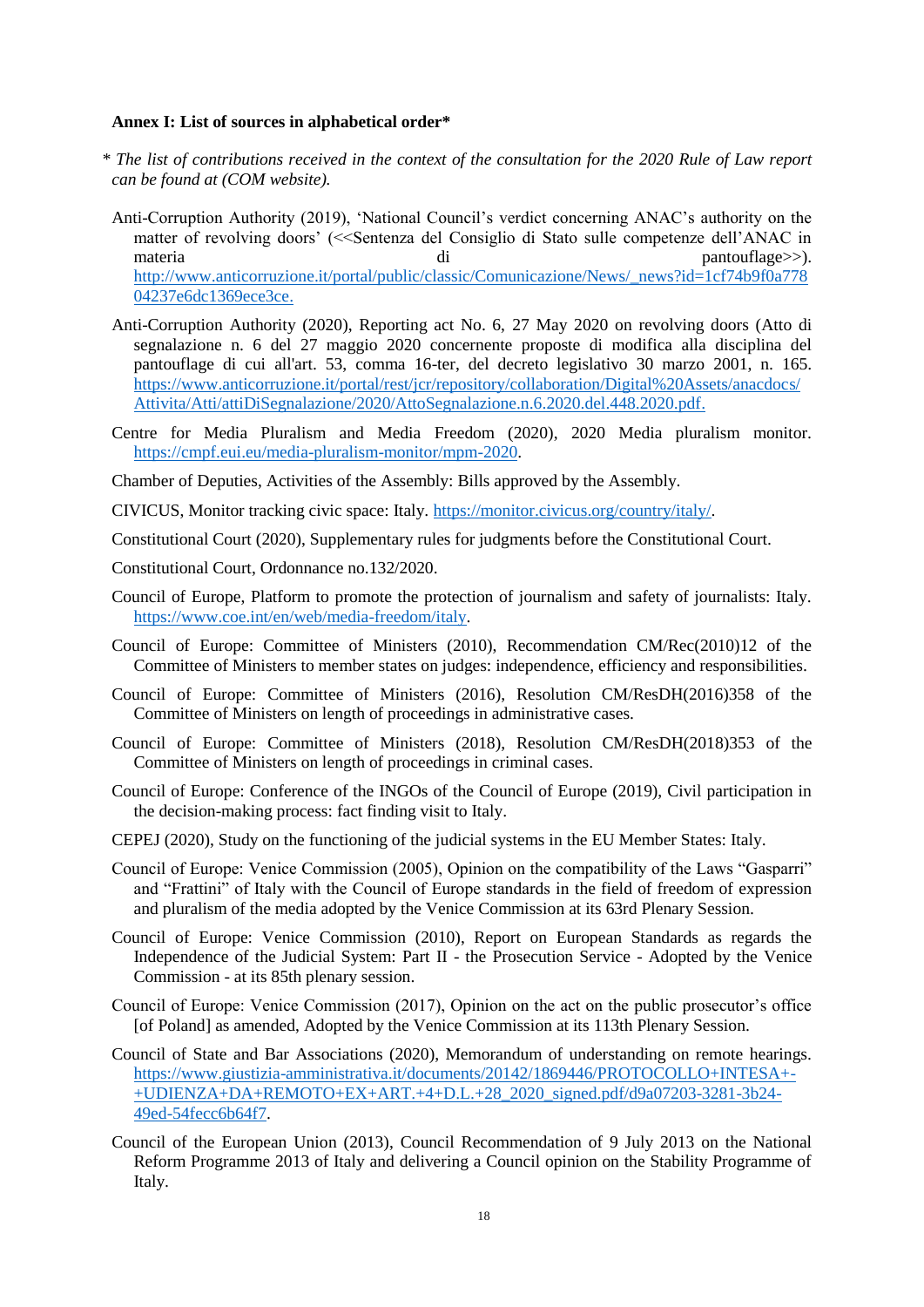- Council of the European Union (2014), Council Recommendation of 8 July 2014 on the National Reform Programme 2014 of Italy and delivering a Council opinion on the Stability Programme of Italy.
- Council of the European Union (2015), Council Recommendation of 14 July 2015 on the 2015 National Reform Programme of Italy and delivering a Council opinion on the 2015 Stability Programme of Italy.
- Council of the European Union (2016), Council Recommendation of 12 July 2016 on the 2016 National Reform Programme of Italy and delivering a Council opinion on the 2016 Stability Programme of Italy.
- Council of the European Union (2017), Council Recommendation of 11 July 2017 on the 2017 National Reform Programme of Italy and delivering a Council opinion on the 2017 Stability Programme of Italy.
- Council of the European Union (2018), Council Recommendation of 13 July 2018 on the 2018 National Reform Programme of Italy and delivering a Council opinion on the 2018 Stability Programme of Italy.
- Council of the European Union (2019), Council Recommendation of 9 July 2019 on the 2019 National Reform Programme of Italy and delivering a Council opinion on the 2019 Stability Programme of Italy.
- Court of Cassation (2019), Statistical yearbook of 2019.
- Court of Cassation (2020), Statistical yearbook of 2020.
- Court of Cassation, judgment of 19 September 2019, no. 38721.
- Directorate-General for Communication (2019), Flash Eurobarometer 482: businesses' attitudes towards corruption in the EU.
- Directorate-General for Communication (2020), Special Eurobarometer 502: corruption.
- Directorate-General for Employment, Social Affairs and Inclusion (2019), Report on measuring the performance of public administrations (EUPACK).
- European Commission (2020), The EU justice scoreboard.
- European Court of Human Rights, judgment of 2 September 1997, *Abenavoli*, application no. 22461/93.
- European Court of Human rights, judgment of 12 May 1999, *Ledonne*, application no. 35742/97.
- European Court of Human Rights, judgment of 11 July 2002, application no. 28957/95.
- European Network of Councils for the Judiciary (ENCJ) (2019): Independence and Accountability of the Judiciary – ENCJ Survey on the independence of judges, 2019. [https://pgwrk](https://pgwrk-websitemedia.s3.eu-west-1.amazonaws.com/production/pwk-web-encj2017-p/Reports/Data%20ENCJ%202019%20Survey%20on%20the%20Independence%20of%20judges.pdf)[websitemedia.s3.eu-west-1.amazonaws.com/production/pwk-web-encj2017](https://pgwrk-websitemedia.s3.eu-west-1.amazonaws.com/production/pwk-web-encj2017-p/Reports/Data%20ENCJ%202019%20Survey%20on%20the%20Independence%20of%20judges.pdf) [p/Reports/Data%20ENCJ%202019%20Survey%20on%20the%20Independence%20of%20judges.](https://pgwrk-websitemedia.s3.eu-west-1.amazonaws.com/production/pwk-web-encj2017-p/Reports/Data%20ENCJ%202019%20Survey%20on%20the%20Independence%20of%20judges.pdf) [pdf.](https://pgwrk-websitemedia.s3.eu-west-1.amazonaws.com/production/pwk-web-encj2017-p/Reports/Data%20ENCJ%202019%20Survey%20on%20the%20Independence%20of%20judges.pdf)

First President of the Court of Cassation (2020), Report on the state of justice in the year of 2019.

Freedom of information Act (FOIA), 2019.

- GRECO (2017), Fourth evaluation round evaluation report on Italy on corruption prevention in respect of members of parliament, judges and prosecutors.
- GRECO (2018), Fourth evaluation round compliance report on Italy on corruption prevention in respect of members of parliament, judges and prosecutors.
- High Council for the Judiciary (2017, 2018), Guidelines for drafting procedural acts.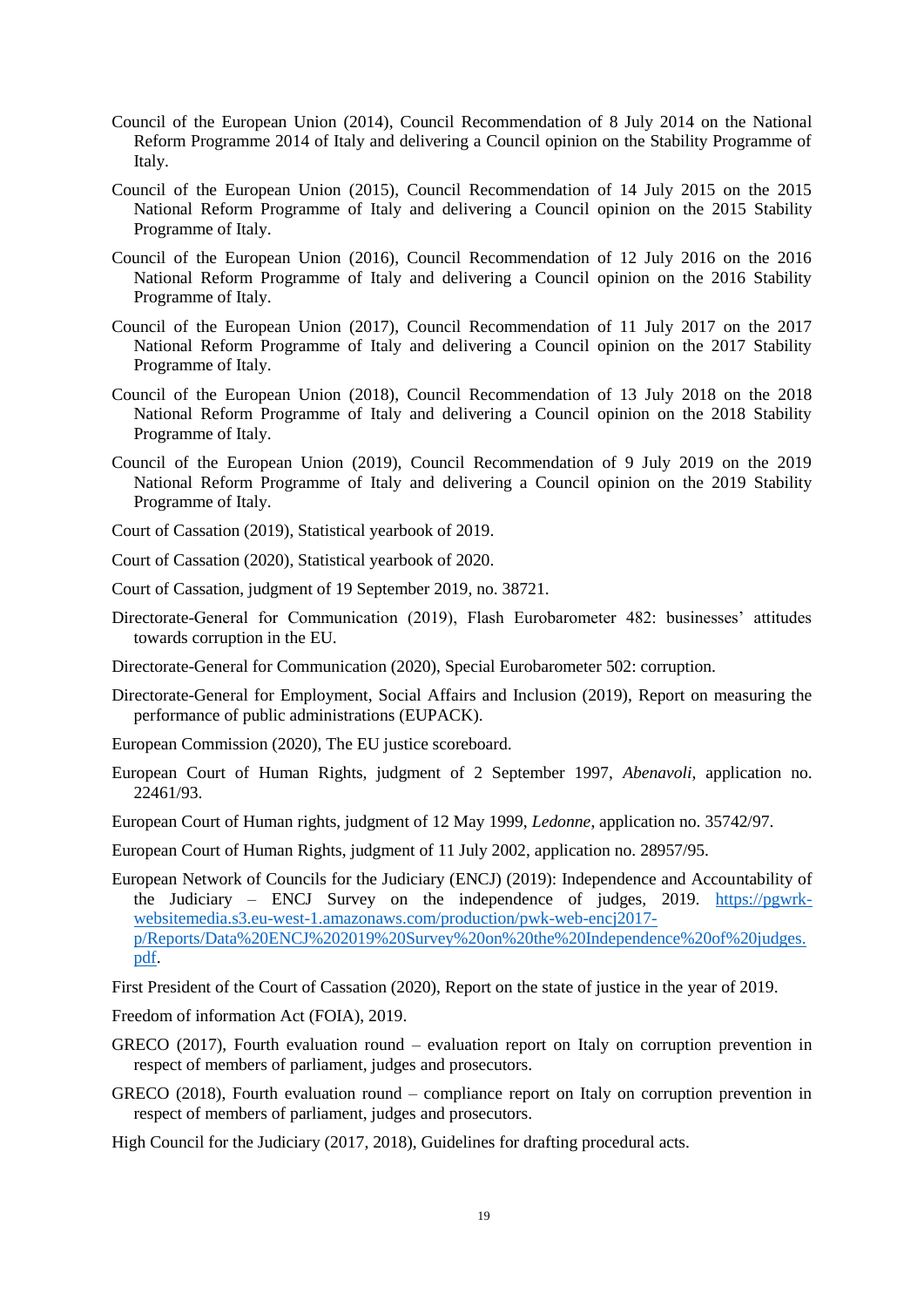High Council for the Judiciary (2019), Resolution on asset disclosure obligations for ordinary magistrates.

[https://www.csm.it/documents/21768/87331/circolare+anagrafe+patrimoniale+%28delibera+13+n](https://www.csm.it/documents/21768/87331/circolare+anagrafe+patrimoniale+%28delibera+13+novembre+2019%29/546a7348-e1d2-3c87-c13e-4db105cae7a1) [ovembre+2019%29/546a7348-e1d2-3c87-c13e-4db105cae7a1.](https://www.csm.it/documents/21768/87331/circolare+anagrafe+patrimoniale+%28delibera+13+novembre+2019%29/546a7348-e1d2-3c87-c13e-4db105cae7a1)

- High Council for the Judiciary and National Forensic Council (2018), Memorandum of understanding regarding preliminary examination of appeals, organisation of works, clarity and conciseness of acts in appeal proceedings.
- High Court of Cassation, General Prosecutor's Office, General's Office at the High Court of Cassation and National Bar Association (2020), Memorandum of understanding regarding digitalisation of procedural acts at the Court of Cassation. [http://www.cortedicassazione.it/cassazione](http://www.cortedicassazione.it/cassazione-resources/resources/cms/documents/protocollo_Cassazione_CNF_Procura_Generale-con_firma_digitale.pdf)[resources/resources/cms/documents/protocollo\\_Cassazione\\_CNF\\_Procura\\_Generale](http://www.cortedicassazione.it/cassazione-resources/resources/cms/documents/protocollo_Cassazione_CNF_Procura_Generale-con_firma_digitale.pdf)[con\\_firma\\_digitale.pdf.](http://www.cortedicassazione.it/cassazione-resources/resources/cms/documents/protocollo_Cassazione_CNF_Procura_Generale-con_firma_digitale.pdf)
- Resolution of High Council for the Judiciary (2020) on ItalgiureWeb Archive of Merit Decisions Operational indications of 19 June, 2019.
- National Anti-Corruption Authority (2020), Annual activity report 2019. [http://www.anticorruzione.it/portal/public/classic/Attivitadocumentazione/Pubblicazioni/Relazione](http://www.anticorruzione.it/portal/public/classic/Attivitadocumentazione/Pubblicazioni/RelazioneParlamento/_relazioni?id=ebd7f2f20a7780421a927869bf5987c8) [Parlamento/\\_relazioni?id=ebd7f2f20a7780421a927869bf5987c8.](http://www.anticorruzione.it/portal/public/classic/Attivitadocumentazione/Pubblicazioni/RelazioneParlamento/_relazioni?id=ebd7f2f20a7780421a927869bf5987c8)
- National Council (2019), Verdict 7411, 29 October 2019. [https://www.giustizia](https://www.giustizia-amministrativa.it/portale/pages/istituzionale/visualizza/?nodeRef=&schema=cds&nrg=201900038&nomeFile=201907411_11.html&subDir=Provvedimenti)[amministrativa.it/portale/pages/istituzionale/visualizza/?nodeRef=&schema=cds&nrg=201900038](https://www.giustizia-amministrativa.it/portale/pages/istituzionale/visualizza/?nodeRef=&schema=cds&nrg=201900038&nomeFile=201907411_11.html&subDir=Provvedimenti) [&nomeFile=201907411\\_11.html&subDir=Provvedimenti.](https://www.giustizia-amministrativa.it/portale/pages/istituzionale/visualizza/?nodeRef=&schema=cds&nrg=201900038&nomeFile=201907411_11.html&subDir=Provvedimenti)

Observatory on Journalism.

- OECD, Indicators of Regulatory policy and governance. [http://www.oecd.org/gov/regulatory](http://www.oecd.org/gov/regulatory-policy/indicators-of-regulatory-policy-and-governance-2019-italy.pdf)[policy/indicators-of-regulatory-policy-and-governance-2019-italy.pdf.](http://www.oecd.org/gov/regulatory-policy/indicators-of-regulatory-policy-and-governance-2019-italy.pdf)
- Open Government Forum (2017), Guidelines for public consultation in Italy. [http://open.gov.it/linee](http://open.gov.it/linee-guida-sulla-consultazione-pubblica/)[guida-sulla-consultazione-pubblica/.](http://open.gov.it/linee-guida-sulla-consultazione-pubblica/)

Openpolis 2019.

- Public Administration Characteristics in Italy, 2019, The Public Administration in the EU 27: An insight in the characteristics, capacity and performance of EU Public Administrations, 2019.
- Regional Ombudsman for Tuscany, website of the Regional Ombudsman for Tuscany. [http://www.difensorecivicotoscana.it/default?nome=chi-e&idc=67.](http://www.difensorecivicotoscana.it/default?nome=chi-e&idc=67)
- Resolution of the High Council for the Judiciary on the organisation of the Prosecutor's Office of 16 November 2017, amended on 18 June 2018 and further clarified as to the organisational programmes with resolution 4 December 2019.
- Resolution of the High Council for the Judiciary on the property register of the magistrates of 13 November 2019.

Resolution of the National Association of Magistrates of May 2018.

Guidelines of the High Council for the Judiciary of 13 May 2020 for local level judicial council, including regarding transparency, and powers of enquiry related to professional appraisals, well as for promotions.

Senate Act no. 1662[. http://www.senato.it/leg/18/BGT/Schede/Ddliter/52664.html.](http://www.senato.it/leg/18/BGT/Schede/Ddliter/52664.html)

Senate of the Republic (2018), Statistics of legislative activity.

Spampinato (2020), Oxygen for information.

Transparency International, Country profile: Italy. [https://www.transparency.org/en/countries/italy.](https://www.transparency.org/en/countries/italy)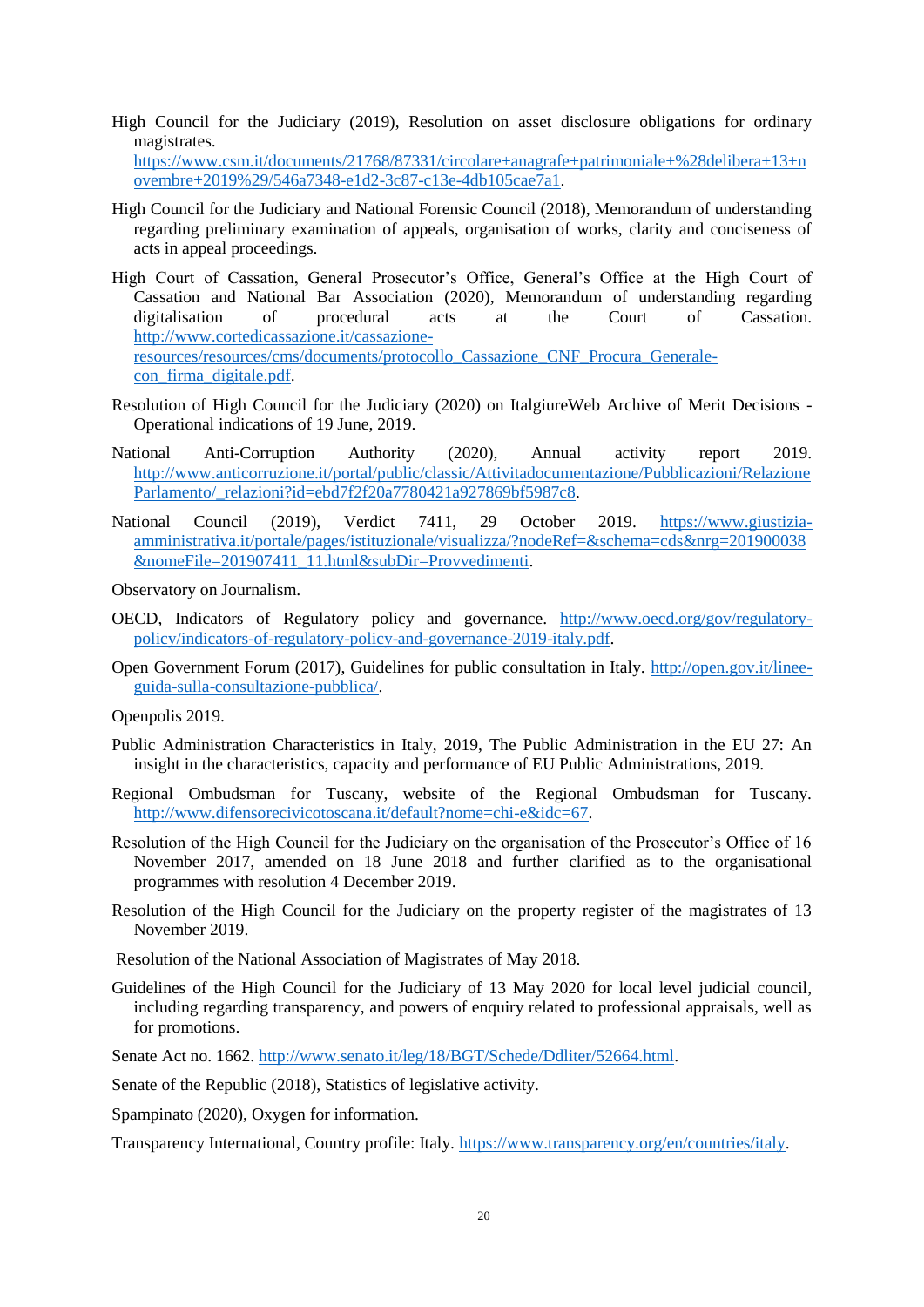- UN Committee on the Rights of the Child (2019), Concluding observations on the combined fifth and sixth periodic reports of Italy.
- UN Convention Against Corruption II Review Cycle Country Report on Italy. [https://www.unodc.org/documents/treaties/UNCAC/CountryVisitFinalReports/2019\\_11\\_22\\_Italy\\_](https://www.unodc.org/documents/treaties/UNCAC/CountryVisitFinalReports/2019_11_22_Italy_FinalCountry_Report.pdf) [FinalCountry\\_Report.pdf.](https://www.unodc.org/documents/treaties/UNCAC/CountryVisitFinalReports/2019_11_22_Italy_FinalCountry_Report.pdf)
- UN Convention Against Corruption 8th CoSP resolution n.10. [https://www.unodc.org/UNCAC/COSP/session8/Advance\\_unedited\\_resolutions.](https://www.unodc.org/UNCAC/COSP/session8/Advance_unedited_resolutions)
- UN Office on Drugs and Crime (2019), Country review report of Italy: Review by the United States of America and Sierra Leone of the implementation by Italy of Chapter II (articles 5-14) and Chapter V (articles 51-59) of the United Nations Convention against Corruption for the review cycle 2016-2021.
- UN Office of the High Commissioner for Human Rights, Mission report Italy 2019. [https://www.ohchr.org/Documents/Countries/IT/ItalyMissionReport.pdf.](https://www.ohchr.org/Documents/Countries/IT/ItalyMissionReport.pdf)

Virtual country visit to Italy in the context of the 2020 Rule of Law Report.